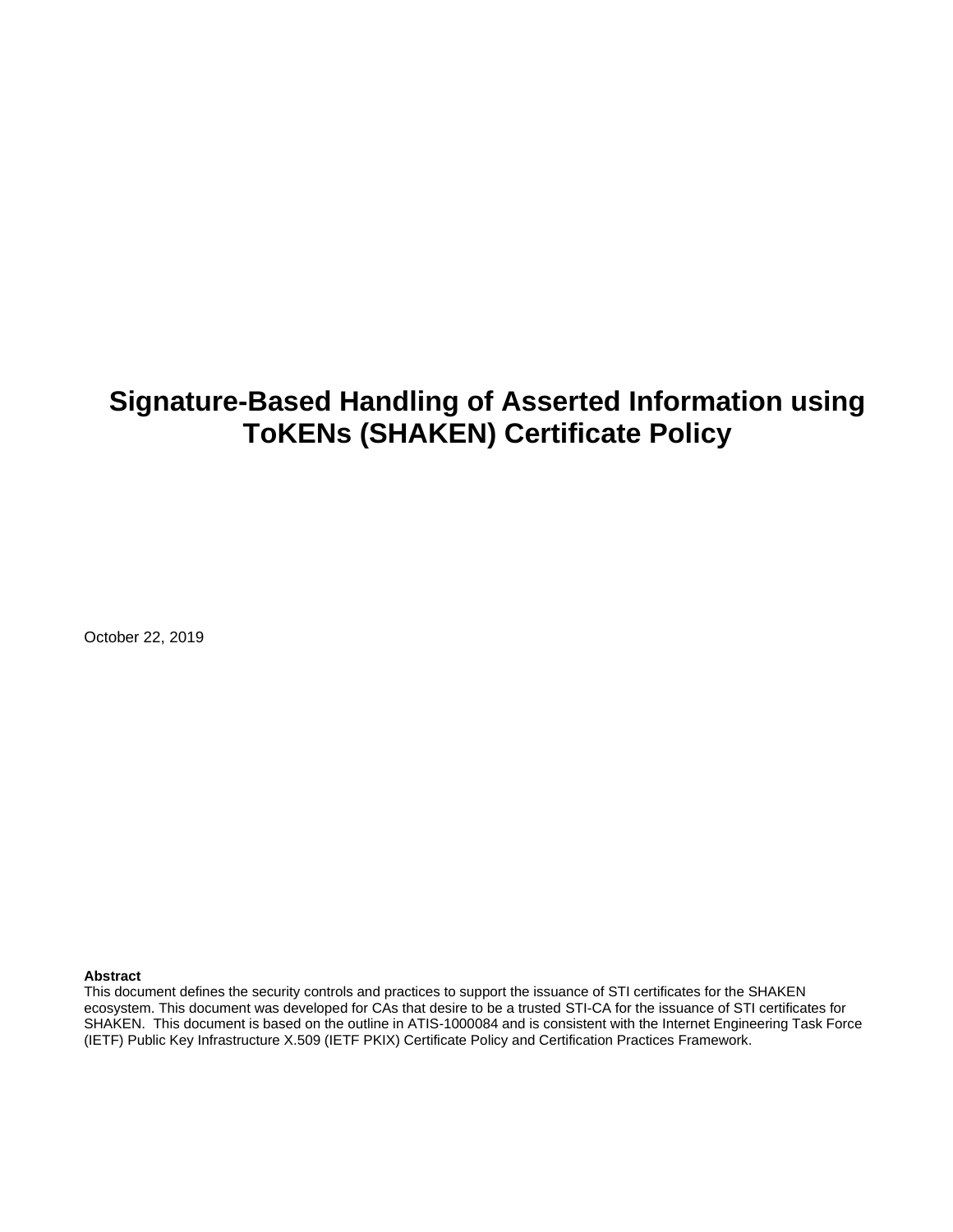# **TABLE OF CONTENTS**

|                | 1.1  |  |  |  |  |
|----------------|------|--|--|--|--|
|                | 1.2  |  |  |  |  |
|                | 1.3  |  |  |  |  |
|                | 1.4  |  |  |  |  |
|                | 1.5  |  |  |  |  |
|                | 1.6  |  |  |  |  |
| $\overline{2}$ |      |  |  |  |  |
|                | 2.1  |  |  |  |  |
|                | 2.2  |  |  |  |  |
|                | 2.3  |  |  |  |  |
|                | 2.4  |  |  |  |  |
| 3              |      |  |  |  |  |
|                | 3.1  |  |  |  |  |
|                | 3.2  |  |  |  |  |
|                | 3.3  |  |  |  |  |
|                | 3.4  |  |  |  |  |
| 4              |      |  |  |  |  |
|                | 4.1  |  |  |  |  |
|                | 4.2  |  |  |  |  |
|                | 4.3  |  |  |  |  |
|                | 4.4  |  |  |  |  |
|                | 4.5  |  |  |  |  |
|                | 4.6  |  |  |  |  |
|                | 4.7  |  |  |  |  |
|                | 4.8  |  |  |  |  |
|                | 4.9  |  |  |  |  |
|                | 4.10 |  |  |  |  |
|                | 4.11 |  |  |  |  |
|                | 4.12 |  |  |  |  |
| 5              |      |  |  |  |  |
|                | 5.1  |  |  |  |  |
|                | 5.2  |  |  |  |  |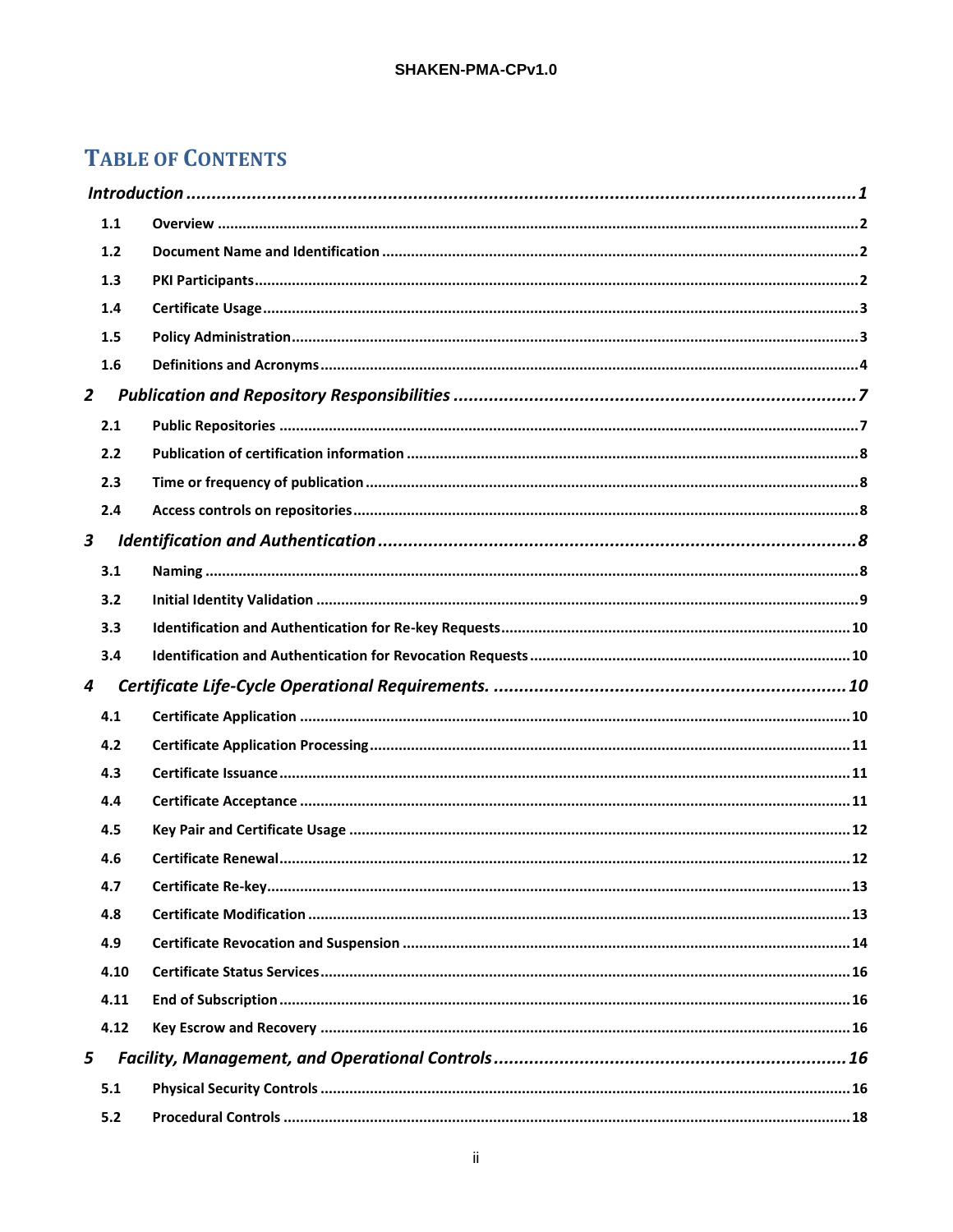#### SHAKEN-PMA-CPv1.0

|   | 5.3 |  |
|---|-----|--|
|   | 5.4 |  |
|   | 5.5 |  |
|   | 5.6 |  |
|   | 5.7 |  |
|   | 5.8 |  |
| 6 |     |  |
|   | 6.1 |  |
|   | 6.2 |  |
|   | 6.3 |  |
|   | 6.4 |  |
|   | 6.5 |  |
|   | 6.6 |  |
|   | 6.7 |  |
|   | 6.8 |  |
|   |     |  |
|   | 7.1 |  |
|   | 7.2 |  |
|   | 7.3 |  |
| 8 |     |  |
|   | 8.1 |  |
|   | 8.2 |  |
|   | 8.3 |  |
|   | 8.4 |  |
|   | 8.5 |  |
|   | 8.6 |  |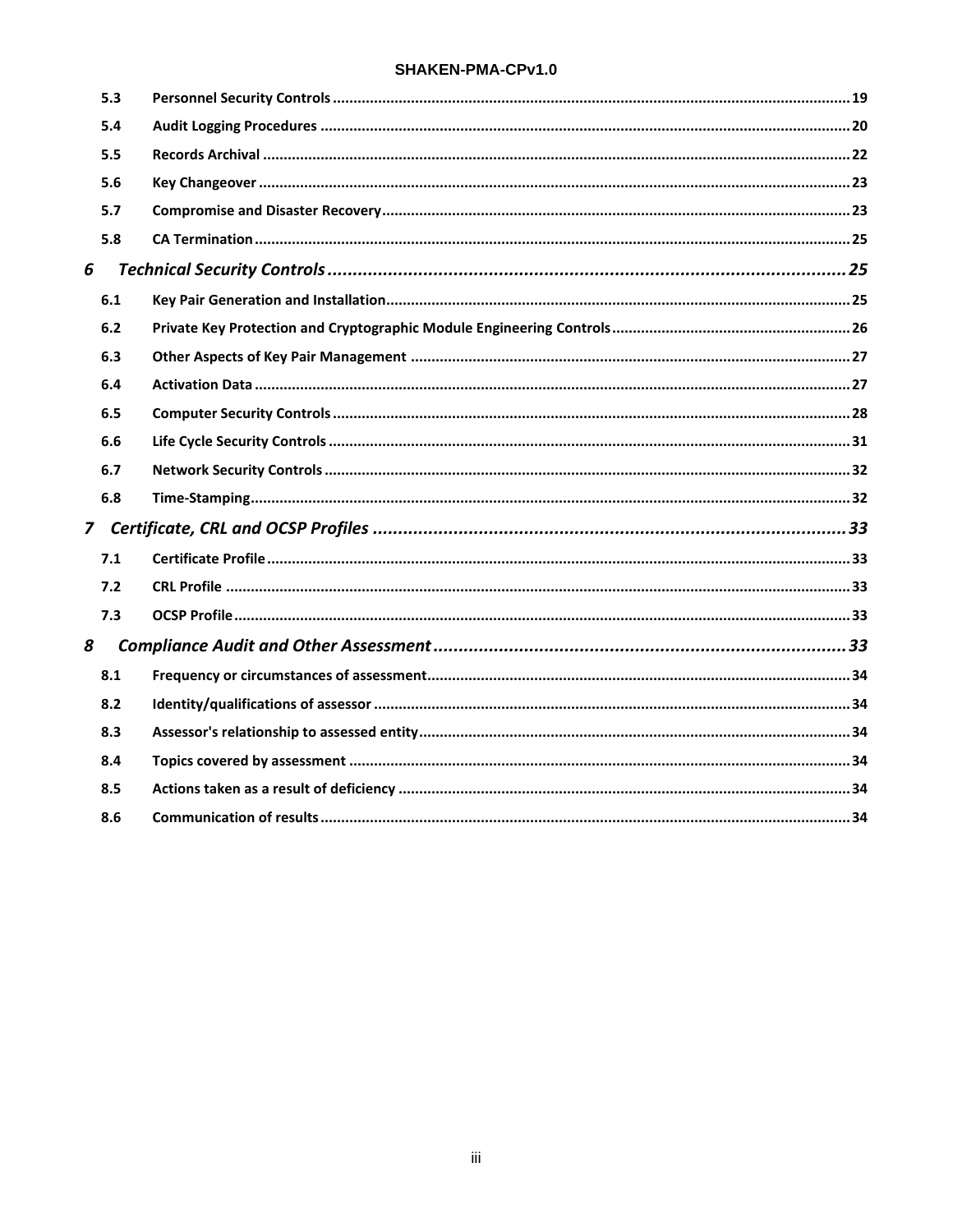# **SHAKEN Certificate Policy**

# **1 Introduction**

This Certificate Policy (CP) introduces procedural and operational considerations for Secure Telephone Identity Certification Authorities (STI-CAs) within the context of the *Signature-Based Handling of Asserted Information Using toKENs (SHAKEN)*framework (ATIS-1000074) and the *SHAKEN: Governance Model and Certificate Management* framework (ATIS-1000080). The SHAKEN Public Key Infrastructure (PKI) model is an inter-domain model with the STI Policy Administrator (STI-PA) serving as the Trust Authority for the PKI. The STI-PA maintains a list of the root certificates of the STI-CAs that have been approved to issue certificates in the SHAKEN ecosystem, per the following diagram:



Along with maintaining the list of Trusted STI-CAs, the STI-PA also maintains the Certificate Revocation List (CRL).

The centralized trust authority model for SHAKEN allows the STI Governance Authority (STI-GA) and STI-PA to have control of the policies to protect the integrity of the PKI. In order to ensure that the Service Providers (SPs) to whom a CA issues STI-certificates is an approved SP in the SHAKEN ecosystem, the STI-PA provides secure Service Provider Code (SPC) tokens to SPs that have been approved. The SPs must provide this SPC token to a trusted CA when they request a certificate to prove they are authorized by the STI-PA. STI-CAs validate that token using the public key certificate corresponding to the private key that the STI-PA used to sign the token. If the token is not valid, the STI-CA must not issue a certificate to that SP.

The following summarizes the key functions supporting the SHAKEN Trust Model and issuance of STIcertificates:

- 1. The STI-PA maintains and distributes the list of Trusted STI-CAs.
- 2. Local policy determines which issuing STI-CA an SP uses.
- 3. The STI-PA authorizes SPs to participate in the SHAKEN PKI and issues an SPC token.
- 4. An SP proves they are authorized to acquire a certificate from a CA by providing the SPC token to the CA:
	- a. The STI-CA validates the token using the STI-PA's public key certificate.
- 5. The STI-PA maintains the CRL: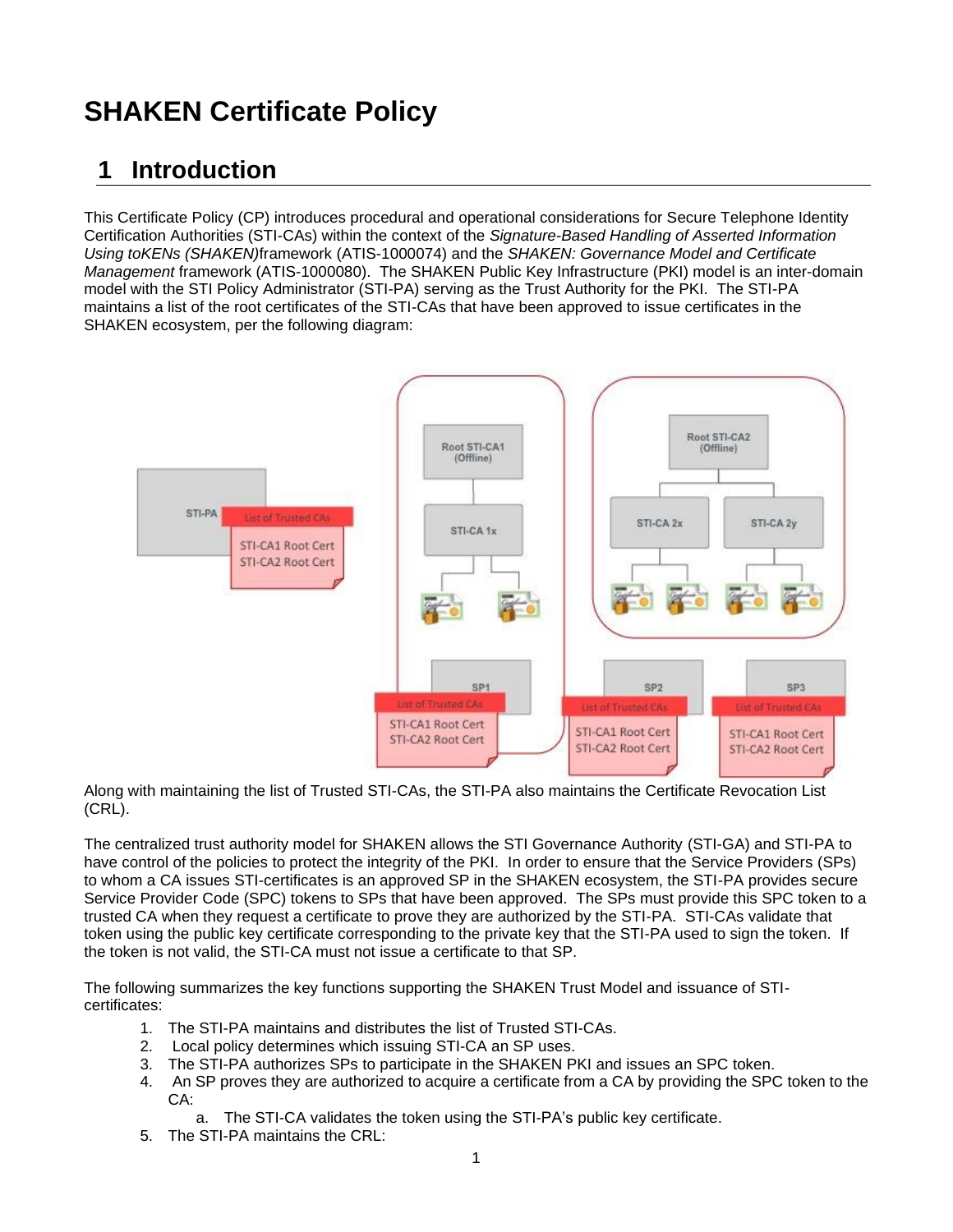- a. The URL to the CRL is provided to the SPs when they request an SPC token.
- b. The SP includes the URL to the CRL in the 'DistributionPointName' in the certificate.
- c. SPs and STI-CAs add revoked certificates to the CRL through an interface to the STI-PA.
- 6. During verification of the PASSporT [RFC 8588], a certificate is valid if the root CA in the validation path is on the list of Trusted STI-CAs and the certificate is not on the CRL.

### *1.1 Overview*

This document focuses on Certification Authority (CA) practices and policies required to be followed in order to be approved by the STI-PA to serve as trusted STI-CAs in the SHAKEN ecosystem. This CP is based on the outline defined in the *Technical Report on Operational and Management Considerations for SHAKEN STI Certification Authorities and Policy Administrators* (ATIS-1000084) and identifies specific functions required to support the SHAKEN Trust Model as described in ATIS-1000080], including SPC token validation and CRL management. This CP conforms to *Internet X.509 Public Key Infrastructure Certificate Policy and Certification Practices Framework* [Internet Engineering Task Force (IETF) RFC 3647]. To retain the corresponding Clause numbers, Clause that are not applicable are annotated as such and Clauses left blank identify specific Clause which must be included in the CA's Certification Practice Statement (CPS).

These policies are controlled and defined by the SHAKEN Policy Management Authority (PMA) as authorized by the STI-GA.

# *1.2 Document Name and Identification*

This document is the "Signature-Based Handling of Asserted Information using ToKENs (SHAKEN) Certificate Policy". Version 1.0 was approved for publication on 22 October, 2019.

This policy has been assigned the following OID: TBD

Subsequent revisions to this CP may contain new OID assignments under the SHAKEN arc.

# *1.3 PKI Participants*

The participants in the SHAKEN PKI model include CAs, Subscribers, and Relying Parties. The Root CA is recommended to be an offline CA that only issues certificates to intermediate or issuing CAs. In the context of SHAKEN, SPs are the Subscribers and Relying parties. Registration Authorities are not part of the SHAKEN PKI model.

#### **Certification Authorities**

The CAs include the root CAs and any trusted and vetted CA that issues STI certificates, including any intermediate CAs subordinate to the root CA.

#### **1.3.2 Registration Authorities**

Not Applicable.

#### 1.3.3 Subscribers

The Subscribers are the SPs that request STI certificates in order to sign a PASSporT (including SHAKEN [RFC 8588]) in the SIP [RFC 3261] Identity header field [RFC 8224].

#### **1.3.4 Relying Parties**

The relying parties are the SPs that use a Subscriber's certificate to verify the authenticity of the calling party identity per the procedures defined in [RFC 8224] and [ATIS-1000074].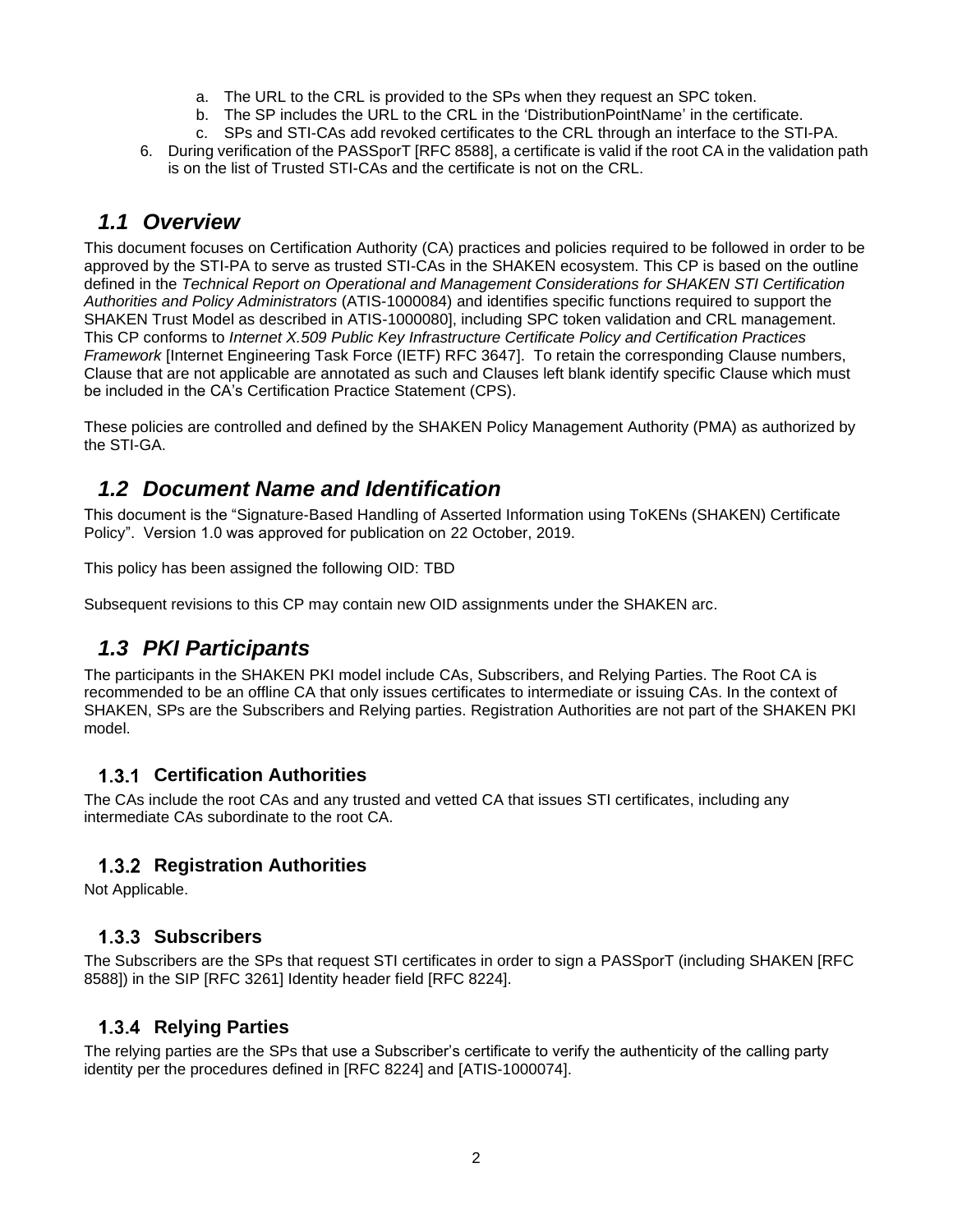#### **Other Participants**

There are no other active participants in the SHAKEN PKI model.

# *1.4 Certificate Usage*

#### **1.4.1 Appropriate Certificate Usage**

The certificates issued within the SHAKEN PKI trust model are only to be used by a Subscriber for signing SHAKEN PASSporTs, as described in ATIS-1000074, and any other PASSporT extensions defined for use in the SHAKEN ecosystem. The SHAKEN PASSporTs are used by a Relying party to determine the authenticity of the calling party in a SP's VoIP network.

#### **Prohibited certificate uses**

Any use other than described in Clause 1.4.1 or outside of the SHAKEN eco-system or not allowed by STI-GA policies is prohibited by this CP.

# *1.5 Policy Administration*

#### **Organization administering the document**

The CP is administered by the STI-PA PMA, who can be contacted at:

STI-PA PMA Director iconectiv 1000 Somerset Corporate Blvd Bridgewater, NJ 08807

Email: PMA@iconectiv.com Phone: 732-699-6700

Website[: https://authenticate.iconectiv.com](https://authenticate.iconectiv.com/)

#### $1.5.2$  **Contact person**

STI-CA accounts are hosted by the STI-PA. Administrative support personnel can be contacted at:

STI-PA Support iconectiv 1000 Somerset Corporate Blvd Bridgewater, NJ 08807

Email: STI-PA@iconectiv.com Phone: 732-699-6700

Website: [https://authenticate.iconectiv.com](https://authenticate.iconectiv.com/)

#### $1.5.3$  **Entity determining CPS suitability for the policy**

The PMA determines the suitability and applicability of this CP and the conformance of a CPS, provided by specific STI-CAs, to this CP based on procedures established by the PMA. This may include the results and recommendations received from an independent auditor (see Clause 8). The PMA is also responsible for evaluating and acting upon the results of the compliance audit.

#### $1.5.4$  **CPS approval procedures**

The PMA approves the CPS based on review procedures established by the PMA to determine compliance to this CP.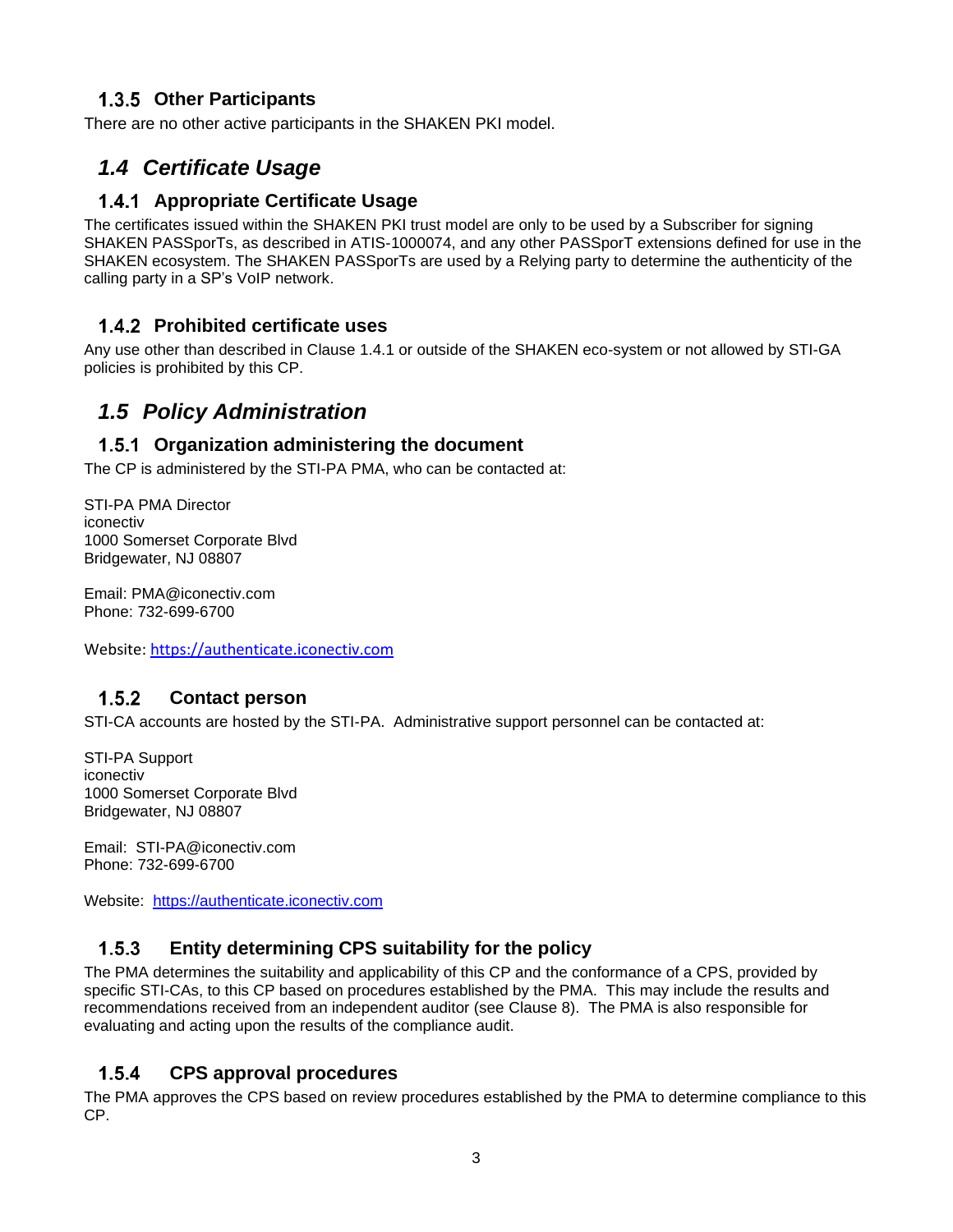# *1.6 Definitions and Acronyms*

### 1.6.1 Definitions

The following provides some key definitions used in this document. Refer to IETF RFC 4949 for a complete Internet Security Glossary, as well as tutorial material for many of these terms.

**(Digital) Certificate:** Binds a public key to a Subject (e.g., the end-entity). A certificate document in the form of a digital data object (a data object used by a computer) to which is appended a computed digital signature value that depends on the data object. [RFC 4949]. See also STI Certificate.

**Certification Authority (CA):** An entity that issues digital certificates (especially X.509 certificates) and vouches for the binding between the data items in a certificate. [RFC 4949].

**Certificate Chain:** See Certification Path.

**Certification Path**: A linked sequence of one or more public-key certificates, or one or more public-key certificates and one attribute certificate, that enables a certificate user to verify the signature on the last certificate in the path, and thus enables the user to obtain (from that last certificate) a certified public key, or certified attributes, of the system entity that is the subject of that last certificate. Synonym for Certificate Chain. [RFC 4949].

**Certificate Policy (CP):** A named set of rules that indicates the applicability of a certificate to a particular community and/or class of application with common security requirements. [RFC 3647].

**Certification Practice Statement (CPS):** A statement of the practices that a certification authority employs in issuing, managing, revoking, and renewing or re-keying certificates. [RFC 3647].

**Certificate Revocation List (CRL)**: A data structure that enumerates digital certificates that have been invalidated by their issuer prior to when they were scheduled to expire. [RFC 4949].

**CPS Summary (or CPS Abstract)** - A subset of the provisions of a complete CPS that is made public by a CA. [RFC 3647].

**Certificate Signing Request (CSR)**: A CSR is sent to a CA to get enrolled. A CSR contains a Public Key of the end-entity that is requesting the certificate.

**Certificate Validation:** An act or process by which a certificate user established that the assertions made by a certificate can be trusted. [RFC 4949].

**Chain of Trust:** Deprecated term referring to the chain of certificates to a Trust Anchor. Synonym for Certification Path or Certificate Chain. [RFC 4949].

**Company Code:** A unique four-character alphanumeric code (NXXX) assigned to all SPs [ATIS-0300251].

**End-Entity:** An entity that participates in the Public Key Infrastructure (PKI). Usually a Server, Service, Router, or a Person. In the context of SHAKEN, it is the SP on behalf of the originating endpoint.

**Fingerprint:** A hash result ("key fingerprint") used to authenticate a public key or other data [RFC 4949].

**Identity:** Unless otherwise qualified, an identifier that unambiguously distinguishes an entity for authentication and other security and policy application purposes. In this report, a SPC is an example of the identity of one kind of participant in the certificate management process.

**Issuing CA:** A Certification Authority that issues certificates to an End-Entity. In the context of SHAKEN, the Issuing CA must be subordinate to a trusted STI-CA or to an intermediate CA that is subordinate to a trusted STI-CA.

**National/Regional Regulatory Authority (NRRA):** A governmental entity responsible for the oversight/regulation of the telecommunication networks within a specific country or region.

NOTE: Region is not intended to be a region within a country (e.g., a region is not a state within the US).

**National/Regional Regulatory Oversight (NRRO)**: A governmental entity responsible for the oversight/regulation of the telecommunication networks within a specific country or region. Synonym for NRRA.

**Online Certificate Status Protocol (OCSP):** An Internet protocol used by a client to obtain the revocation status of a certificate from a server.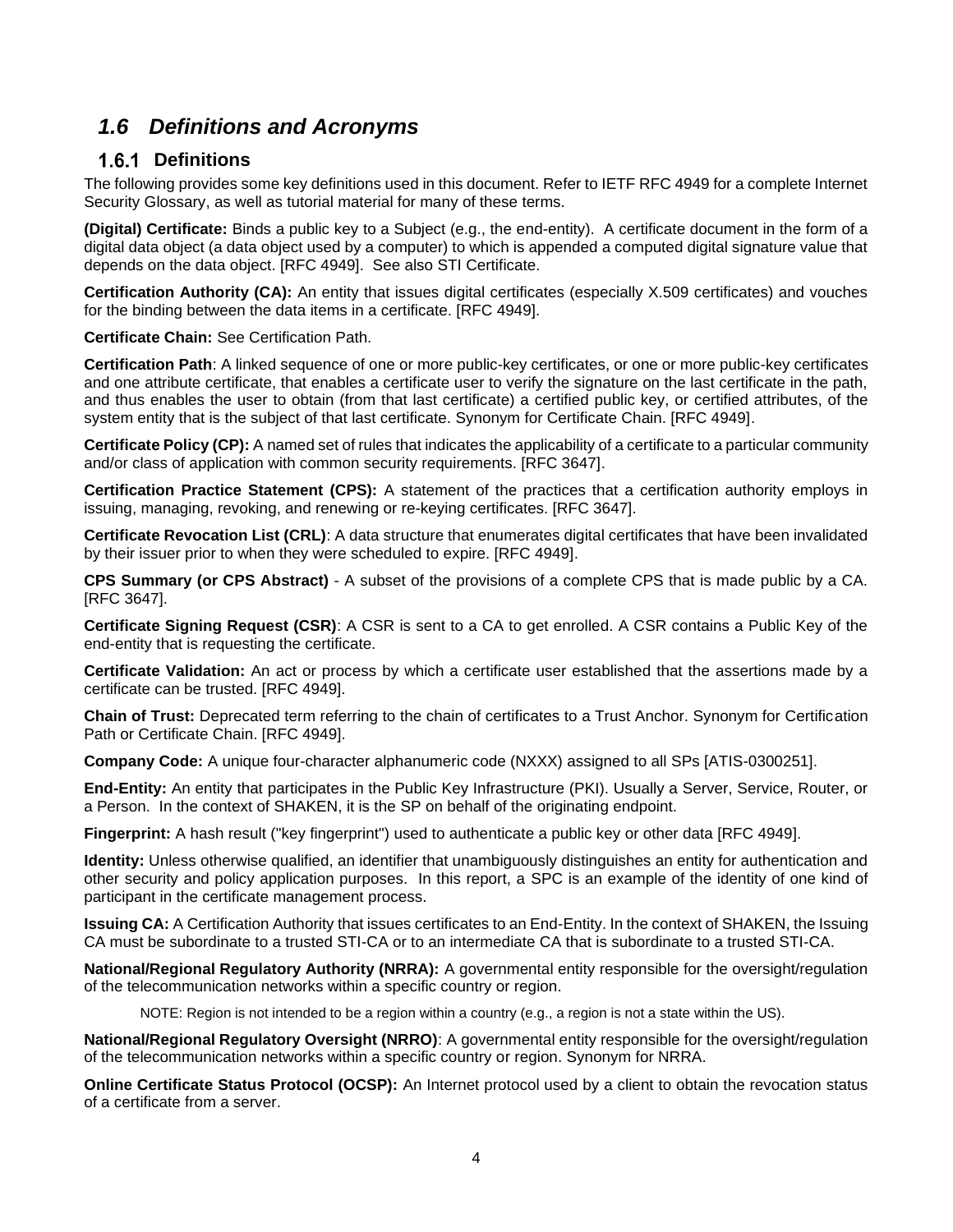**Policy Management Authority (PMA):** A person, role, or organization within a PKI that is responsible for (a) creating or approving the content of the certificate policies and CPSs that are used in the PKI; (b) ensuring the administration of those policies; and (c) approving any cross-certification or interoperability agreements with CAs external to the PKI and any related policy mappings. The PMA may also be the accreditor for the PKI as a whole or for some of its components or applications.

**Private Key:** In asymmetric cryptography, the private key is kept secret by the end-entity. The private key can be used for both encryption and decryption. [RFC 4949].

**Public Key:** The publicly disclosable component of a pair of cryptographic keys used for asymmetric cryptography. [RFC 4949].

**Public Key Infrastructure (PKI):** The set of hardware, software, personnel, policy, and procedures used by a CA to issue and manage certificates. [RFC 4949].

**Relying party:** A system entity that depends on the validity of information (such as another entity's public key value) provided by a certificate. [RFC 5217].

**Root CA**: A CA that is directly trusted by an end-entity. See also Trust Anchor CA and Trusted CA. [RFC 4949].

**Service Provider Code:** In the context of this document, this term refers to any unique identifier that is allocated by a Regulatory and/or administrative entity to a SP. In the US and Canada this would be a Company Code as defined in [ATIS-0300251].

**Service Provider Code (SPC) Token:** An authority token that can be used by a SHAKEN SP during the ACME certificate ordering process to demonstrate authority over the identity information contained in the TN Authorization List extension of the requested STI certificate. The SPC Token complies with the structure of the TNAuthList Authority Token defined by [draft-ietf-acme-authority-token-tnauthlist] and contains a single SPC in the "atc" claim.

**Signature:** Created by signing the message using the private key. It ensures the identity of the sender and the integrity of the data. [RFC 4949].

**Subscriber**: A SP that requests STI certificates in order to sign a PASSporT (including SHAKEN [RFC 8588]) in the SIP [RFC 3261] Identity header field [RFC 8224].

**Telephone Identity:** An identifier associated with an originator of a telephone call. In the context of the SHAKEN framework, this is a SIP identity (e.g., a SIP URI or a TEL URI) from which a telephone number can be derived.

**Trust Anchor:** An established point of trust (usually based on the authority of some person, office, or organization) from which a certificate user begins the validation of a certification path. The combination of a trusted public key and the name of the entity to which the corresponding private key belongs. [RFC 4949].

**Trust Anchor CA:** A CA that is the subject of a trust anchor certificate or otherwise establishes a trust anchor key. See also Root CA and Trusted CA. [RFC 4949].

**Trust Authority:** An entity that manages a Trust List for use by one or more relying parties. [RFC 5217].

**Trusted CA:** A CA upon which a certificate user relies for issuing valid certificates; especially a CA that is used as a trust anchor CA. [RFC 4949].

**Trust List:** A set of one or more trust anchors used by a relying party to explicitly trust one or more PKIs. [RFC 5217].

**Trust Model:** Describes how trust is distributed from Trust Anchors.

#### **Acronyms**

| <b>ACME</b> | Automated Certificate Management Environment (Protocol) |
|-------------|---------------------------------------------------------|
| ATIS        | Alliance for Telecommunications Industry Solutions      |
| CA          | <b>Certification Authority</b>                          |
| <b>CN</b>   | Common Name                                             |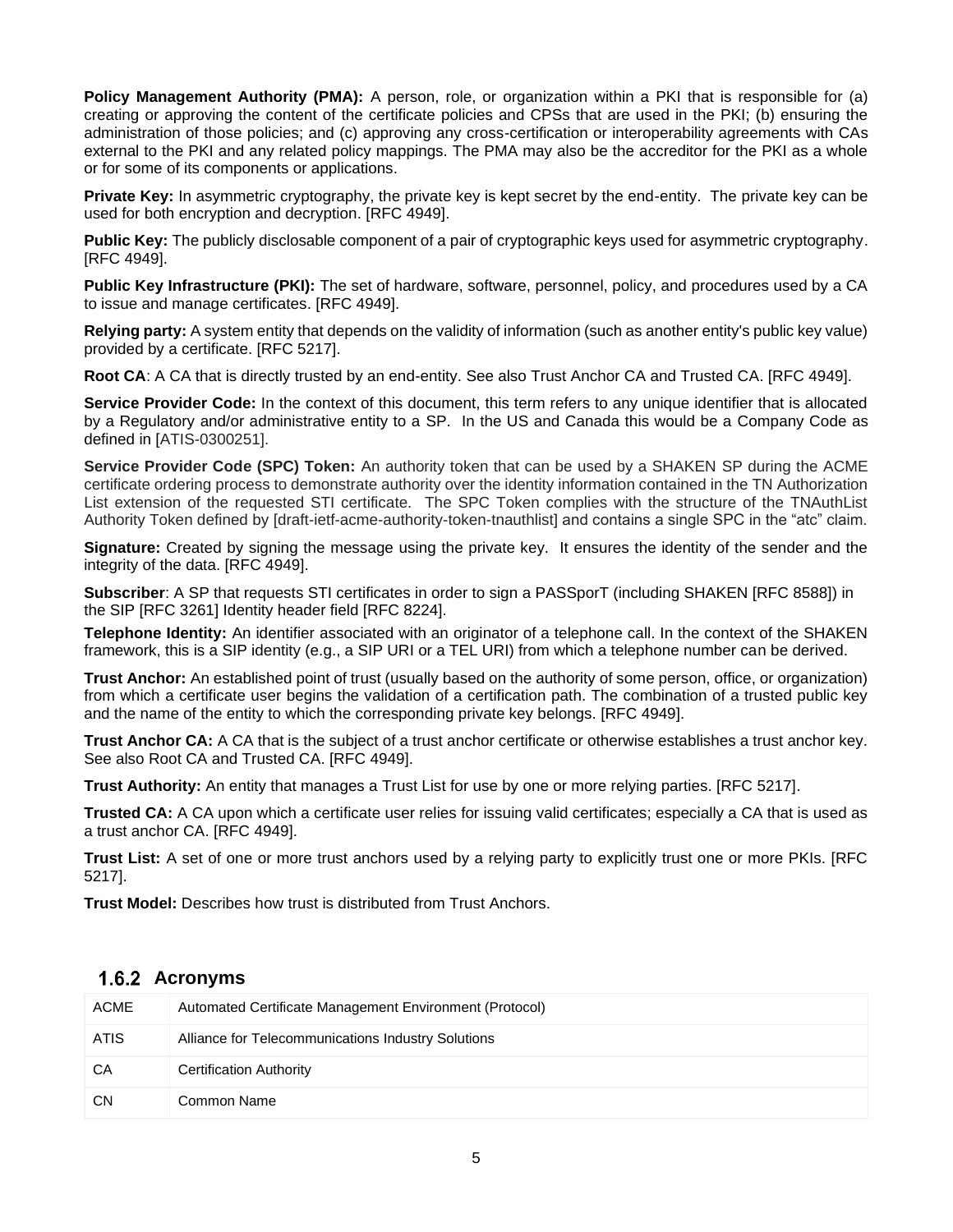| <b>CRL</b>    | <b>Certificate Revocation List</b>                            |
|---------------|---------------------------------------------------------------|
| <b>CP</b>     | <b>Certificate Policy</b>                                     |
| <b>CPS</b>    | <b>Certification Practice Statement</b>                       |
| <b>CR</b>     | <b>Certificate Repository</b>                                 |
| <b>CSR</b>    | <b>Certificate Signing Request</b>                            |
| DN            | Distinguished Name                                            |
| <b>HTTPS</b>  | <b>Hypertext Transfer Protocol Secure</b>                     |
| <b>IETF</b>   | Internet Engineering Task Force                               |
| <b>JSON</b>   | JavaScript Object Notation                                    |
| <b>JWT</b>    | JSON Web Token                                                |
| <b>NNI</b>    | Network-to-Network Interface                                  |
| <b>OCN</b>    | <b>Operating Company Number</b>                               |
| PKI           | Public Key Infrastructure                                     |
| <b>PKIX</b>   | Public Key Infrastructure for X.509 Certificates              |
| <b>PMA</b>    | <b>Policy Management Authority</b>                            |
| <b>SHAKEN</b> | Signature-based Handling of Asserted information using toKENs |
| <b>SIP</b>    | Session Initiation Protocol                                   |
| <b>SKS</b>    | Secure Key Store                                              |
| <b>SP</b>     | Service Provider                                              |
| <b>SPC</b>    | Service Provider Code                                         |
| SP-KMS        | SP Key Management Server                                      |
| <b>STI</b>    | Secure Telephone Identity                                     |
| STI-AS        | Secure Telephone Identity Authentication Service              |
| STI-CA        | Secure Telephone Identity Certification Authority             |
| STI-CR        | Secure Telephone Identity Certificate Repository              |
| STI-GA        | Secure Telephone Identity Governance Authority                |
| STI-PA        | Secure Telephone Identity Policy Administrator                |
| STI-VS        | Secure Telephone Identity Verification Service                |
| <b>STIR</b>   | Secure Telephone Identity Revisited                           |
| <b>TN</b>     | Telephone Number                                              |
| <b>URI</b>    | Uniform Resource Identifier                                   |
| VoIP          | Voice over Internet Protocol                                  |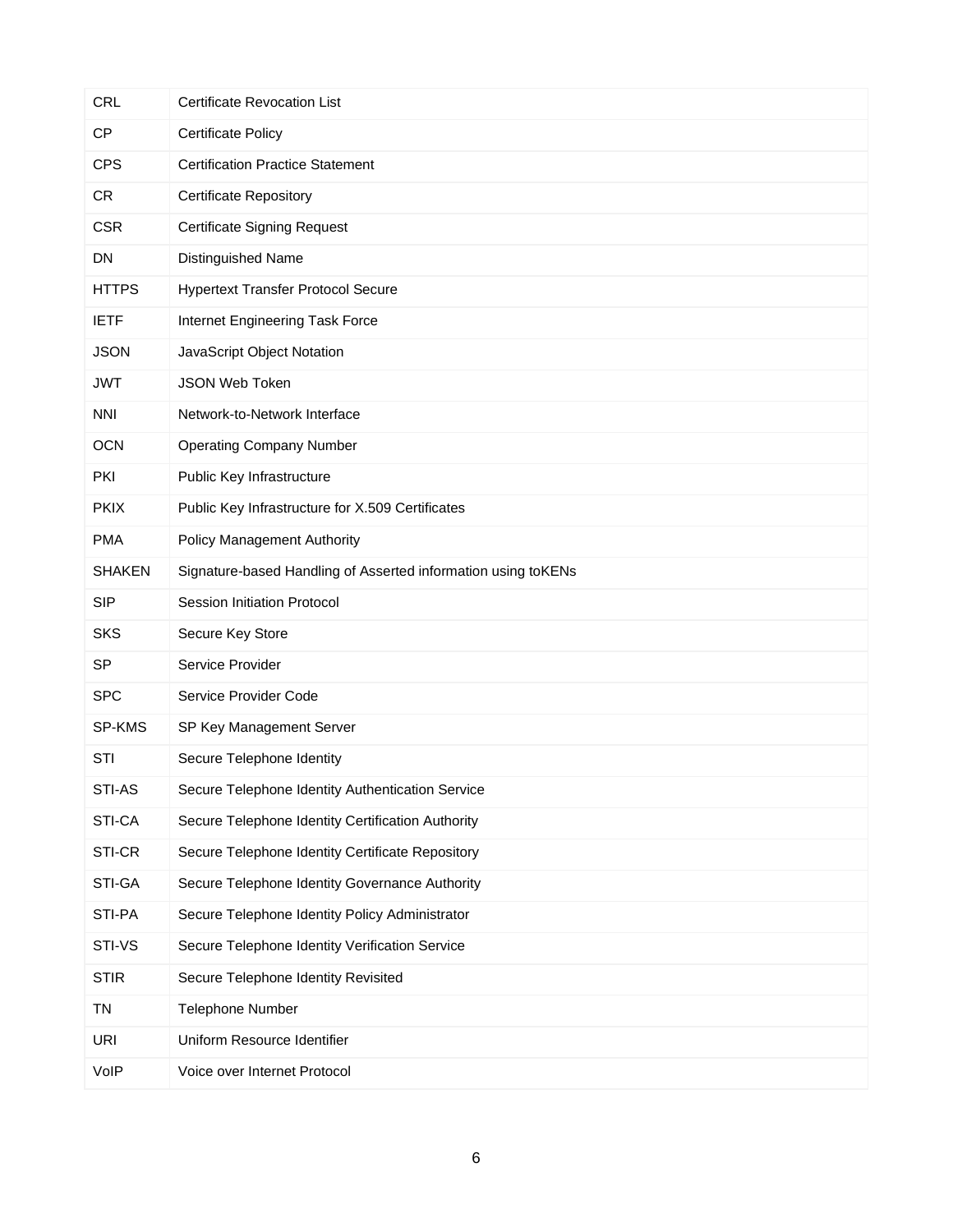#### 1.6.3 References

ATIS-1000074, *Signature-based Handling of Asserted Information using Tokens (SHAKEN).*<sup>1</sup>

ATIS-1000080, *Signature-based Handling of Asserted Information using Tokens (SHAKEN): Governance Model and Certificate Management.<sup>1</sup>*

ATIS-1000084, *Operational and Management Considerations for SHAKEN STI Certification Authorities and Policy Administrator. 1*

ATIS-0300251, *Codes for Identification of Service Providers for Information Exchange.* 1

draft-ietf-acme-authority-token-tnauthlist, *TNAuthList profile of ACME Authority Token.* 2

RFC 3261, *SIP: Session Initiation Protocol.<sup>2</sup>*

RFC 3647, *Internet X.509 Public Key Infrastructure Certificate Policy and Certification Practices Framework.<sup>2</sup>*

RFC 4949, *Internet Security Glossary, Version 2.*<sup>2</sup>

RFC 5217, *Memorandum for Multi-Domain Public Key Infrastructure Interoperability. 2*

RFC 5280, *Internet X.509 Public Key Infrastructure Certificate and Certificate Revocation List (CRL) Profile.*<sup>2</sup>

RFC 5905, *Network Time Protocol Version 4 (NTPv4).<sup>2</sup>*

RFC 7159, *The JavaScript Object Notation (JSON).*<sup>2</sup>

RFC 7231, *Hypertext Transfer Protocol (HTTP/1.1): Semantics and Content.* <sup>2</sup>

RFC 7515, *JSON Web Signatures (JWS).*<sup>2</sup>

RFC 7516, *JSON Web Algorithms (JWA).*<sup>2</sup>

RFC 7517, *JSON Web Key (JWK).*<sup>2</sup>

RFC 7518, *JSON Web Algorithm (JWA).*<sup>2</sup>

RFC 7519, *JSON Web Token (JWT).*<sup>2</sup>

RFC 8224, *Authenticated Identity Management in the Session Initiation Protocol*. 2

RFC 8226, *Secure Telephone Identity Credentials: Certificates.* 2

RFC 8555, *Automatic Certificate Management Environment (ACME).* 2

RFC 8588, *Personal Assertion Token (PaSSporT) Extension for Signature-based Handling of Asserted information using toKENs (SHAKEN).* 2

X.501, *ITU-T Recommendation X.501 (2005) | ISO/IEC 9594-2:2005, Information technology - Open Systems Interconnection The Directory: Models.* <sup>2</sup>

# **2 Publication and Repository Responsibilities**

In the case of SHAKEN, it is anticipated that the SPs will maintain a repository of the certificates they acquire from trusted STI-CAs. Thus, it is not a requirement that a CA also maintain a CR.

#### *2.1 Public Repositories*

In the case that an Issuing CA is publishing the certificates in a repository on behalf of the Subscriber, the Issuing CA shall publish all the STI certificates issued to and by the Issuing CA in online repositories.

<sup>1</sup> This document is available from the Alliance for Telecommunications Industry Solutions (ATIS) at: < <https://www.atis.org/docstore/> >.

<sup>2</sup> This document is available from the Internet Engineering Task Force (IETF) at: < [http://www.ietf.org](http://www.ietf.org/) >.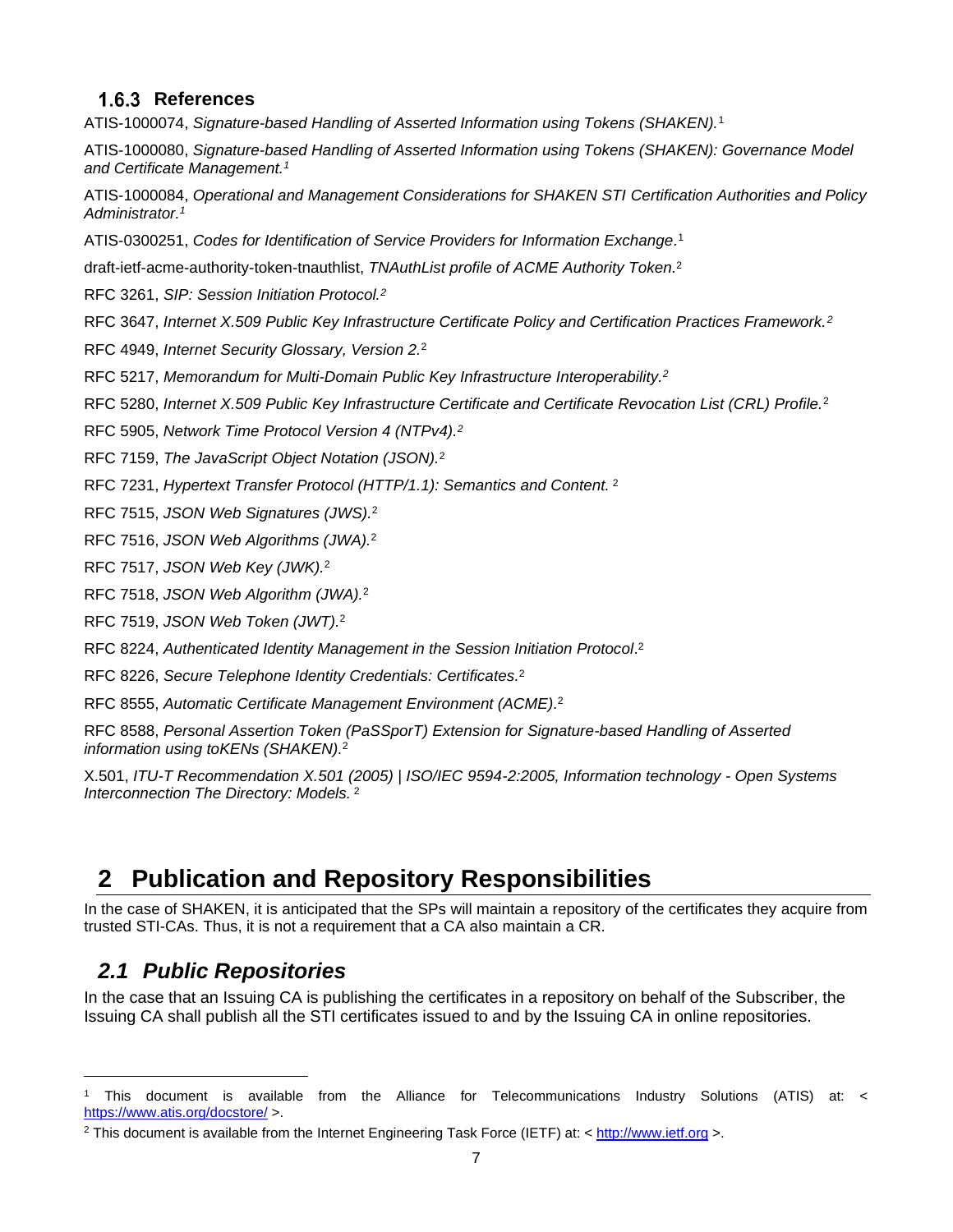# *2.2 Publication of certification information*

Each CA shall publish the certificates that it issues via the repository system that is publicly accessible within the VoIP network, unless there is prior agreement with the Subscriber. In this latter case, the CA shall have an agreement with the Subscriber such that the Subscriber shall ensure the certificates are published in a repository accessible to all SPs in the SHAKEN ecosystem.

Each CA shall notify the STI-PA of any revoked certificates using the API as provided by the STI-PA or electronic notification via email.

# *2.3 Time or frequency of publication*

Issuing CAs shall publish any issued certificate as soon as possible after issuance and no later than 24 hours after issuance. If there is an operational problem with publishing an issued certificate, the CA shall notify the Subscribers of the problem and resolve it as soon as feasible. Expired certificates shall be removed from the repository upon expiration or revocation.

Root CAs shall provide their root certificate once they have been approved by the PMA. Each Root CA shall provide the PA a revised root certificate prior to expiration of the root certificate stored by the PA for distribution to the SPs.

# *2.4 Access controls on repositories*

Information published in a repository is public information. The CA shall provide unrestricted access to its repositories and shall implement logical and physical controls to prevent unauthorized write access to such repositories.

# **3 Identification and Authentication**

The CPS shall describe the procedures used to authenticate the identity and/or other attributes of an SP prior to issuing the certificate. This shall include whether the CA supports the Automated Certificate Management Environment (ACME) [RFC 8555] protocol, as well as the ACME extension for token authorization using the SPC as described in ATIS-1000080 and [draft-ietf-acme-authority-token-tnauthlist]. The fingerprint in the SPC token is based on the public key associated with the SP's account ACME credentials.

If the Issuing CA does not support the ACME protocol, the Issuing CA is still required to validate that the SP requesting issuance of a certificate has been assigned a valid SPC token by the STI-PA, following the procedures as described in [ATIS-1000080]. The value to be used for the fingerprint in the SPC token should be based on a similar mechanism as that used ACME (i.e., the fingerprint of a public key used by the SP to interface with the CA) The CA shall describe the mechanism in the CPS.

# *3.1 Naming*

#### **Types of names**

The CA shall assign an X.501 Distinguished Name (DN) [X.501] to each Subscriber. The distinguished name for every CA and end-entity consists of a single Common Name (CN) attribute with a value generated by the issuer of the certificate. The 'serialNumber' attribute shall be included along with the CN (to form a terminal relative distinguished name set), to distinguish among successive instances of certificates associated with the same entity.

#### **Need for names to be meaningful**

Names used in the STI certificates shall represent an unambiguous identifier for the SP Subject. The subject name in each certificate shall not be "meaningful", i.e., the name is not intended to convey the identity of the SP subject to relying parties. Since the certificates issued under this PKI are used for authentication of identity information carried in SIP signaling through a VoIP network, the same certificate may be associated with multiple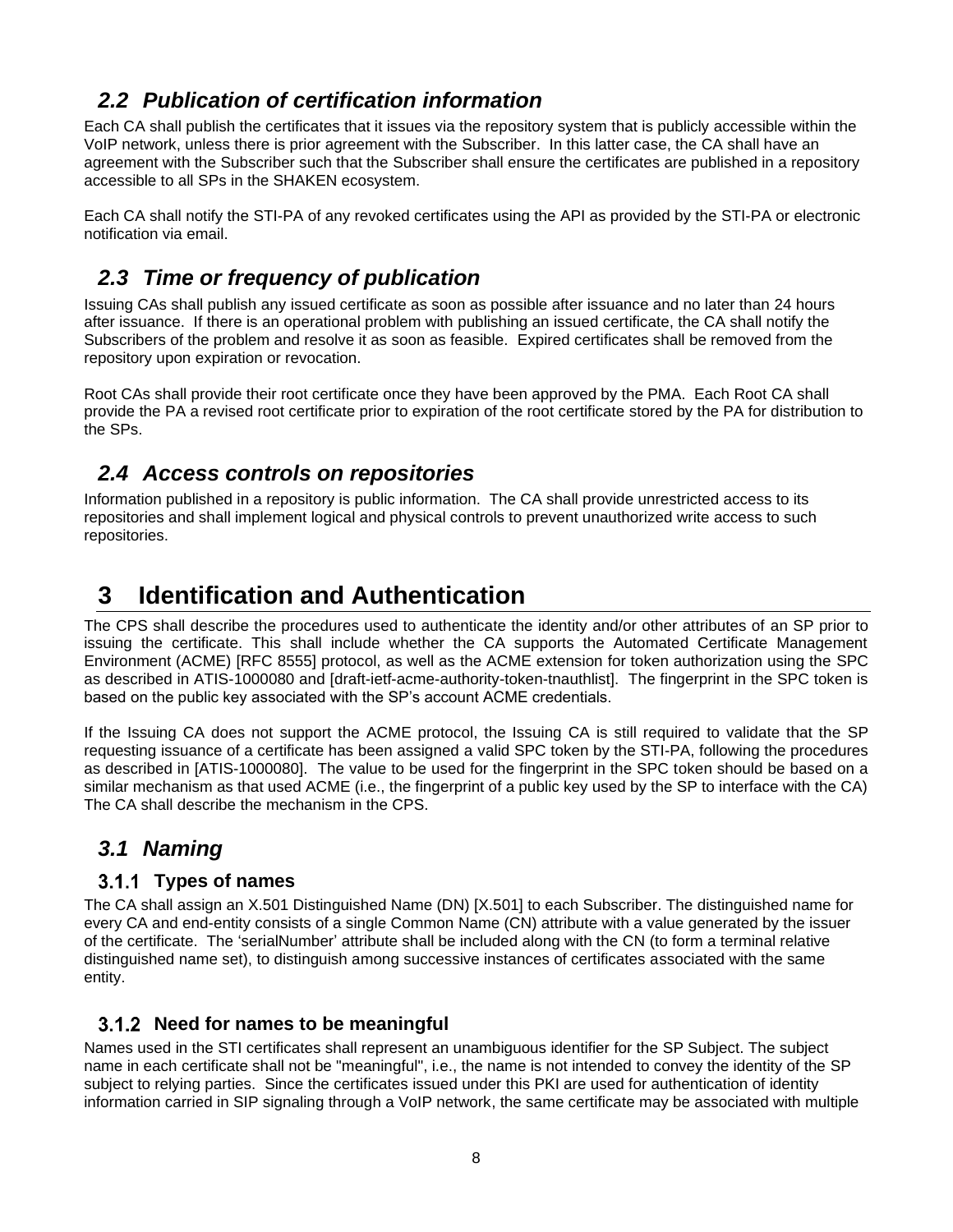SIP identities. However, the names should be meaningful enough to represent the SP to whom the certificate is being issued, in a manner similar to that used to identify SP's equipment in the network.

#### **Anonymity or pseudonymity of Subscribers**

Anonymity is not a function of this PKI; thus, no explicit support for this feature is provided.

#### **Rules for interpreting various name form**

No specific rules are required.

#### **Uniqueness of name**

Subject names need not be globally unique in this PKI. Each CA shall certify that subject names are unique among the certificates it issues and describe the process in the CPS. For example, if a specific CA vendor has deployed multiple PKI instances (i.e., there are multiple root certificates for the same CA vendor), the Subject name shall be unique enough to distinguish the instances).

#### **Recognition, authentication, and role of trademarks**

No additional stipulations.

# *3.2 Initial Identity Validation*

The SHAKEN model for identification requires that an SP shall first register with the STI-PA and have a valid SPC token issued by the STI-PA in order to obtain certificates.

#### **Method to prove possession of private key**

Each CA operating within the context of this PKI shall require each Subscriber to demonstrate proof of possession (PoP) of the private key corresponding to the public key in the certificate, prior to issuing the certificate. The means by which PoP is achieved is determined by each CA and shall be described in the CPS of that CA.

In the case of a CA that supports the ACME protocol, the SP is authenticated by means of an "account key pair". The SP uses the private key of this key pair to sign all messages sent to the server. The server uses the SP's public key to verify the authenticity and integrity of messages from the client.

#### **Authentication of organization identity**

The certificate shall contain the 'countryName' field and other Subject Identity Information. The CA shall verify the identity of the SP and the authenticity of the SP Applicant Representative's certificate request using a verification process meeting the requirements of this and that is described in the CA's CPS. Specifically, the CA shall ensure that the SP has a valid SPC token.

#### **Authentication of individual identity**

Each CA operating within the context of the SHAKEN PKI shall employ procedures to identify at least one individual as a representative of each SP. The specific means by which each CA authenticates individuals as representatives for the SP shall be described by the CPS for each CA.

#### **Non-verified Subscriber information**

Information that is not verified shall not be included in certificates.

#### **Validation of authority**

Each CA operating within the context of the SHAKEN PKI shall employ procedures to verify that an individual claiming to represent an SP to which a certificate is issued is authorized to represent that SP in this context. The procedures shall be described by the CPS for the CA.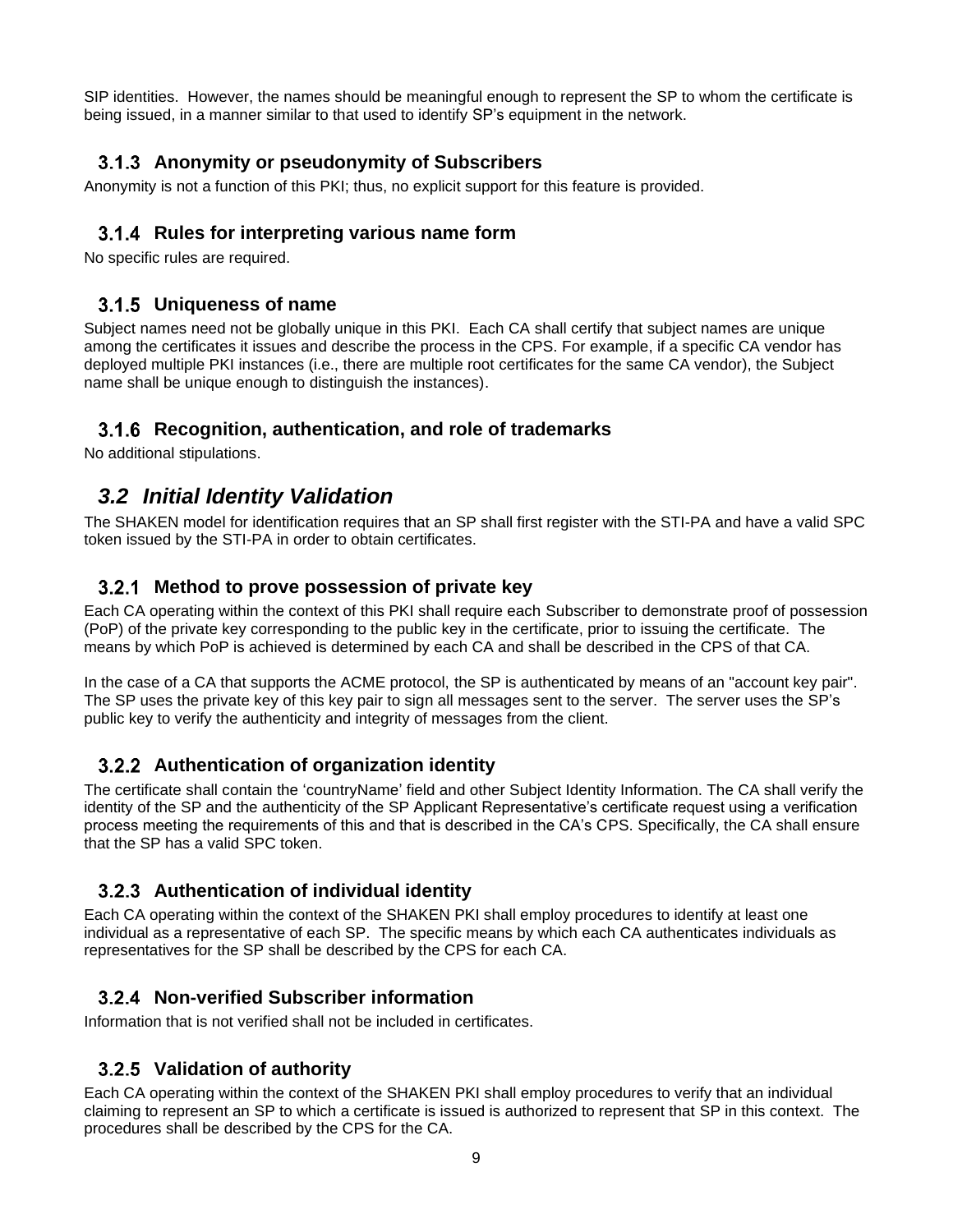#### **Criteria for interoperation**

This PKI is neither intended nor designed to interoperate with any other PKI.

# *3.3 Identification and Authentication for Re-key Requests*

The CPS shall describe the procedures required for identification and authentication for re-key requests. In the context of SHAKEN, a re-key request shall require issuance of a new Certificate.

#### **Identification and authentication for routine re-key**

For re-key of any Subscriber certificate issued under this Certificate Policy, credentials may be established through use of current a signature key. The credentials shall be established following the same procedures as the initial registration at least once every three (3) years from the time of the initial registration.

#### **Identification and authentication for re-key after revocation**

In the context of SHAKEN, certificate re-key requests after revocation shall follow the same process as initial identity verification and Certificate issuance.

# *3.4 Identification and Authentication for Revocation Requests*

Revocation requests shall be authenticated by authorized CA staff. The specific certificate to be revoked needs to be identified and the reason for revocation documented. In the case that the CA does not support ACME, the requests to revoke a certificate may be authenticated using the certificate's public key. CAs shall notify the STI-PA in the case that a certificate is revoked as soon as possible, either using the API provided by the STI-PA or by email notification.

# **4 Certificate Life-Cycle Operational Requirements.**

This component of the CP specifies requirements imposed upon Issuing CAs and Subscribers with respect to the life cycle of a certificate.

# *4.1 Certificate Application*

#### **Who can submit a certificate application**

The only entities that can submit an application for a certificate are SP that have active accounts with the STI-PA. The SPs must have previously setup an account with the STI-PA and must provide a valid SPC token, as defined in [ATIS-1000080], to prove that it is authorized to obtain STI Certificates.

#### **Enrollment process and responsibilities**

In the case of an Issuing CA that supports the ACME protocol, the procedures as outlined in ATIS-1000080 shall be followed in order to create an account with the Issuing CA.

For CAs that do not support the ACME protocol, the mechanism shall be described in the CPS.

Prior to the issuance of a Certificate, the CA shall obtain the following documentation from the Applicant:

- 1. A certificate request, which may be electronic; and
- 2. An executed Subscriber Agreement or Terms of Use, which may be electronic.

The CA shall obtain any additional documentation the CA determines necessary to meet these requirements.

The CA shall provide and describe the means by which the SPC token associated with the certificate request can be transmitted to the CA.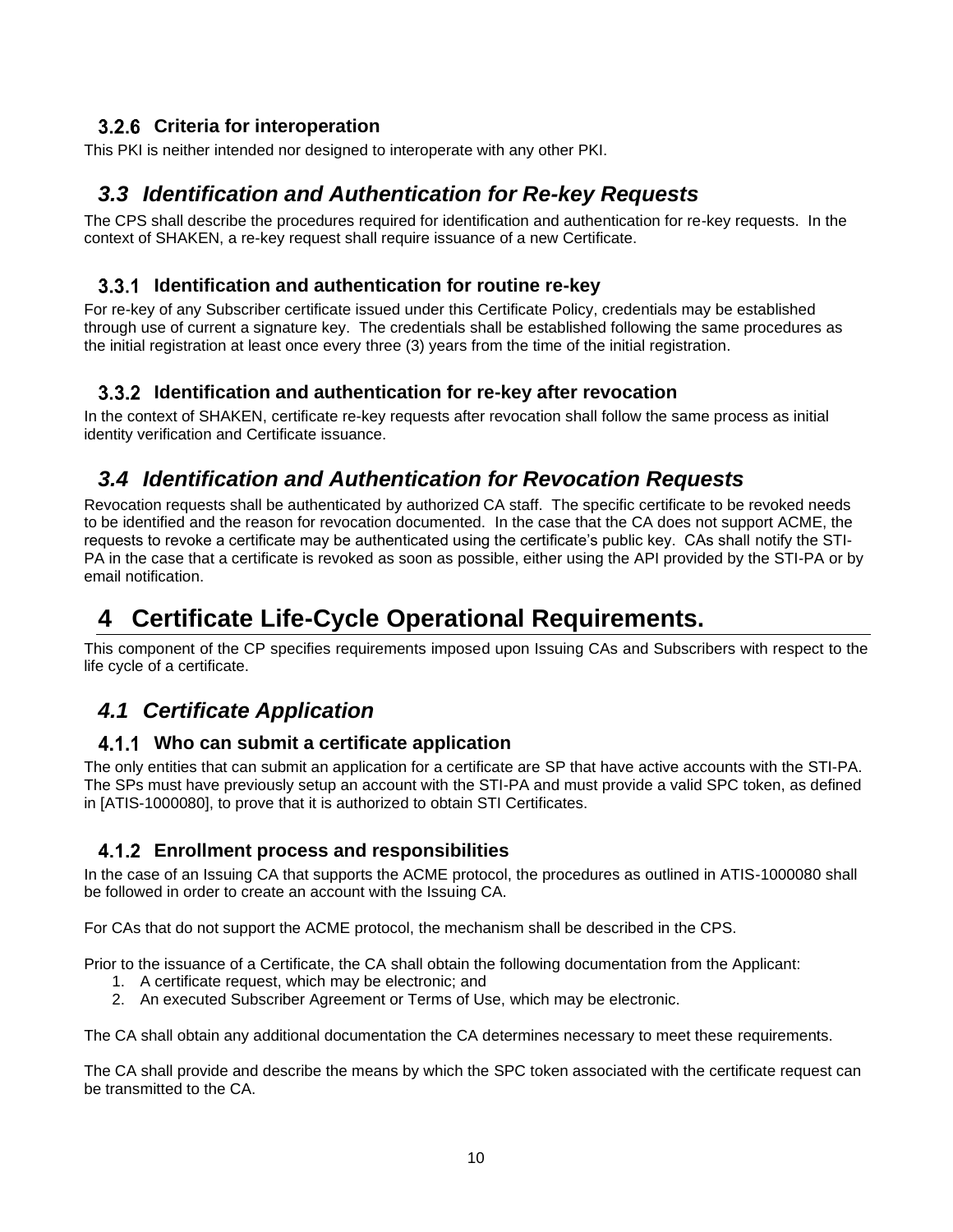# *4.2 Certificate Application Processing*

This Clause describes the procedure for processing certificate applications.

#### **Performing identification and authentication functions**

In the case of CAs that support the ACME protocol the procedures for authentication and association of a Certificate Application shall follow the procedures for authenticating each ACME protocol request. If the CA does not implement the ACME protocol, the CPS should describe the procedure for authenticating and identifying the SP customer.

#### **Approval or rejection of certificate applications**

The Issuer CA shall reject any certificate application that cannot be verified. Issuer CAs shall provide a reason for rejecting a certificate application.

#### **Time to process certificate applications**

As part of its CPS, each CA shall declare its expected time frame to process (approve, issue, and publish) a certificate application. Certificate applications shall be processed within a maximum of 24 hours (See Clause 2.3). While the SPs are expected to renew their certificates well before expiration, in the case of a private key compromise and revoked certificates, an SP would not be able to continue signing the PASSporT in the SIP Identity header field. This could result in calls not being delivered, depending upon how the terminating SP handles unverified calls. The effectiveness of the SHAKEN ecosystem in mitigating the illegal spam and robocalls depends upon other SPs effectively using the technology.

# *4.3 Certificate Issuance*

In the case of CAs that support the ACME protocol, the procedures for certificate issuance as described in [ATIS-1000080] and [RFC 8555] shall be followed.

#### **CA actions during certificate issuance**

If a CA determines that the request is acceptable, it shall issue the corresponding certificate. If the CA maintains a public repository it shall publish the certificate in the repository.

#### **Notification to Subscriber by the CA of issuance of certificate**

The CA shall notify the Subscriber when the certificate is published. If the ACME protocol is not supported, the means by which a Subscriber is notified shall be defined by each CA in its CPS.

# *4.4 Certificate Acceptance*

The CP shall document the process for an SP applicant accepting a certificate, publication of the certificate by the CA, and notification of certificate issuance to other entities.

#### **Conduct constituting certificate acceptance**

Within the timeframe specified in its CPS, the CA shall place the certificate in the repository and notify the Subscriber. Each CA shall state in its CPS the procedures it follows for publishing of the certificate and notification to the Subscriber.

#### **Publication of the certificate by the CA**

In the case that the CA is publishing the Certificates on behalf of the Subscriber, the CA shall publish the certificate in the repository per Clause 4.4.1.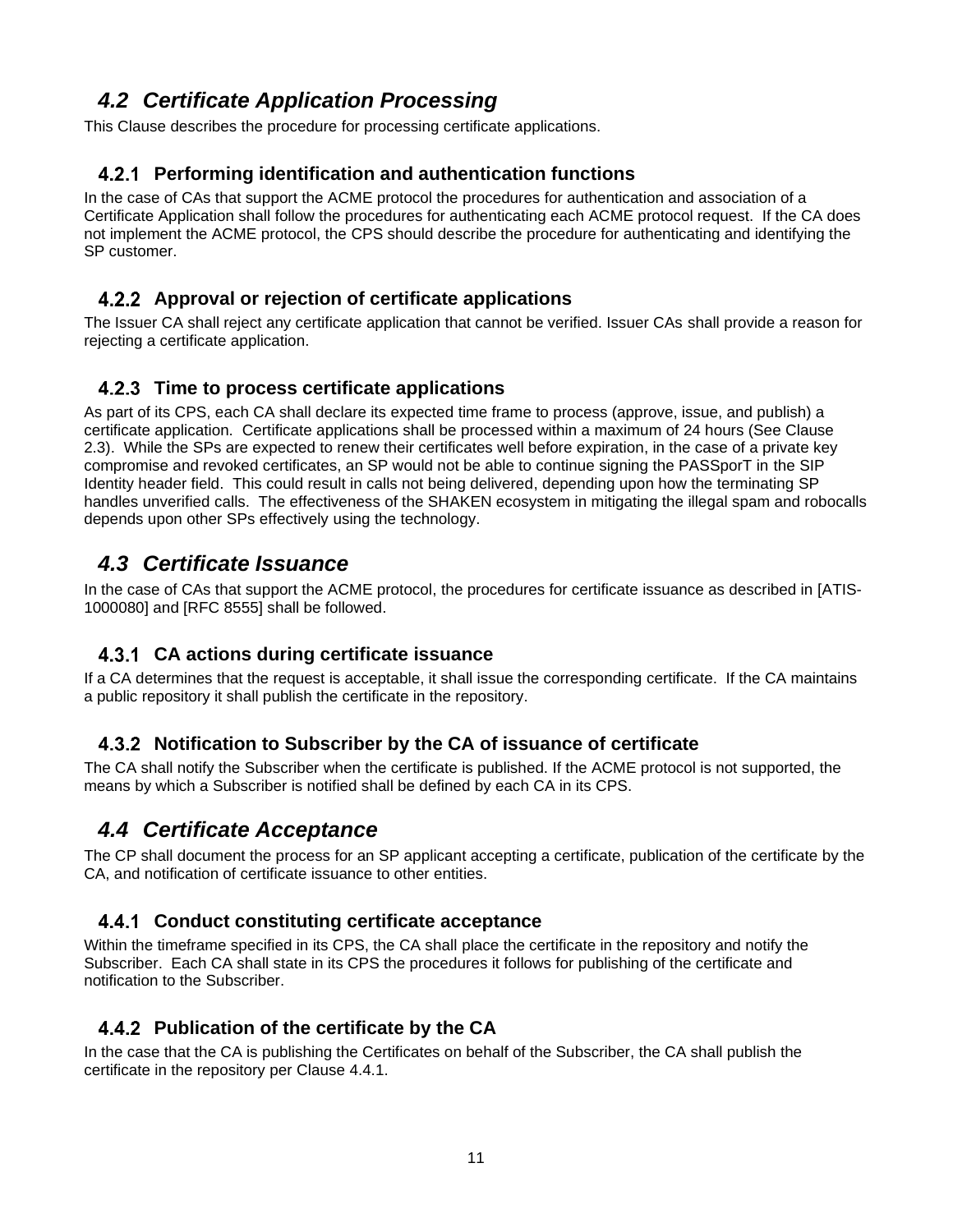#### **Notification of certificate issuance by the CA to other entities**

No other entities shall be notified of issuance of the STI certificates.

# *4.5 Key Pair and Certificate Usage*

A summary of the SHAKEN model for the PKI is provided below.

#### **Subscriber private key and certificate usage**

Each SP that has a valid account with the STI-PA is eligible to request an X.509 STI Certificate containing the STIR/SHAKEN extensions.

#### **Relying party public key and certificate usage**

Any SP that receives a SIP Identity header field with a SHAKEN PASSporT must verify the information. Before using the STI public key certificate, the SP shall perform digital signature verification per ATIS-1000074, as well as ensure that the certificate was issued by a CA that is on the list of trusted CAs that is provided by the STI-PA. The verifier shall ensure that the list of trusted CAs is not expired and up to date. If it is expired, they shall retrieve the current list from the STI-PA.

# *4.6 Certificate Renewal*

In the case of the ACME protocol, the Subscriber initiates a request for a new certificate. CAs shall not initiate the process to renew or issue a new certificate on behalf of the Subscriber. The process for renewal follows that of certificate issuance per Clauses 4.2 through 4.4.

#### **Circumstance for certificate renewal**

A Subscriber must request issuance of a new certificate prior to the expiration date of the certificate currently in use. It is recommended that the Subscriber request issues of the new certification at least 24 hours prior to expiration.

The request for a new certificate renewal must incorporate the same public key as the previous certificate, unless the private key has been reported as compromised.

#### **Who may request renewal**

Only the Subscriber that is the holder of the expiring certificate can request a new certificate.

#### **Processing certificate renewal requests**

The process for renewing a certificate follows the procedures for initial issuance per the previous Clauses.

#### **Notification of new certificate issuance to Subscriber**

The process shall follow that as described in Clause 4.3.2.

#### **Conduct constituting acceptance of a renewal certificate**

The process follows that described in Clause 4.4.1

#### **Publication of the renewal certificate by the CA**

The process follows that described in Clause 4.4.2

#### **Notification of certificate issuance by the CA to other entities**

Per Clause 4.4.3, no other entities shall be notified of certificate issue.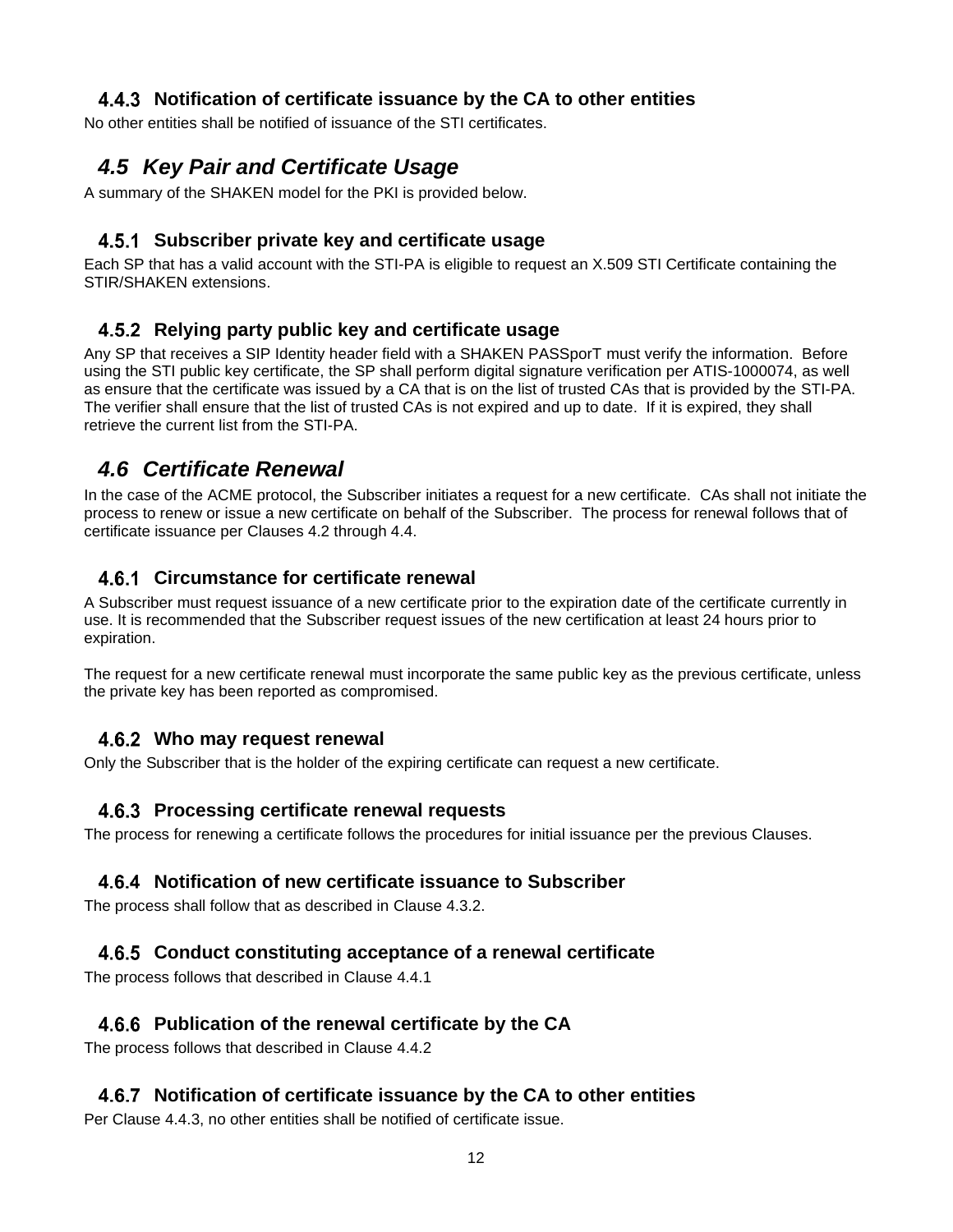# *4.7 Certificate Re-key*

This Clause describes the requirements for certificate re-key. Certificate re-key is the issuance of a new certificate to replace an old one for the reasons given in Clause 4.7.1. Unlike with certificate renewal, the public key must be changed.

#### **Circumstance for certificate re-key**

Re-key of a certificate must only be performed when required, based on:

- 1. Knowledge or suspicion of compromise or loss of the associated private key; or
- 2. The expiration of the cryptographic lifetime of the associated key pair.

Information on maximum key lifetimes can be found in Clause 6.3.2. A CA re-key operation requires the reissuance of all certificates issued by the re-keyed entity. It must be performed only when necessary and in a way that preserves the capability of Relying Parties to validate certificates whose validation path includes the rekeyed entity.

If the re-key is based on a suspected compromise, then the previous certificates shall be revoked per the procedures in Clause 4.9.

#### **Who may request certification of a new public key**

In the SHAKEN PKI model, Subscribers with a currently valid certificate must request a new public key prior to expiry of the current public key.

#### **Processing certificate re-keying request**

Digital signatures on subscriber re-key requests shall be validated before electronic re-key requests are processed per Clause 3.3.

#### **Notification of new certificate issuance to Subscriber**

The CA shall describe how the subscriber is informed of the rekey of his or her certificate and the contents of the certificate.

#### **Conduct constituting acceptance of a re-keyed certificate**

Failure to object to the certificate or its contents when it is received by the Subscriber constitutes acceptance of the certificate.

#### **Publication of the re-keyed certificate by the CA**

All CA certificates shall be published as specified in Clause 2.

Publication of renewed Subscriber certificates is subject to the requirements in Clause 2 and Clause 9.4.3.

#### **Notification of certificate issuance by the CA to other entities**

No entities other than those described in previous Clauses (e.g., Subscribers) shall be notified of the new certificate issuance.

# *4.8 Certificate Modification*

In the case that a Subscriber wants to modify information in a certificate, the Subscriber shall request a new certificate with any modified identifying information (e.g., Subscriber name change. In the case of SHAKEN, a CA shall not perform certificate modification. If the Subscriber name changes, the Subscriber shall undergo the initial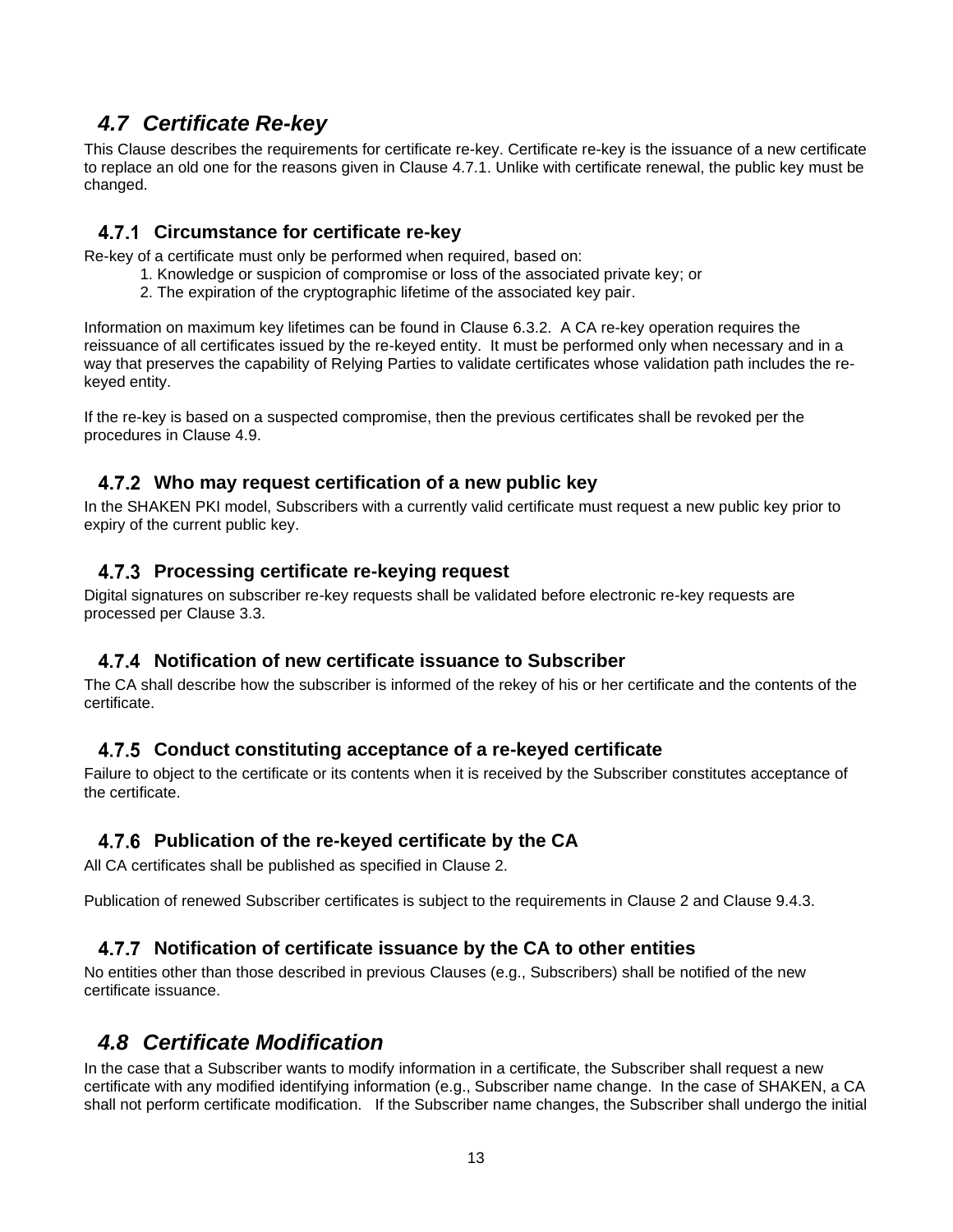registration process again with the CA and then follow the procedures described in Clauses 4.2 through 4.4. The previous certificate must be revoked.

#### **Circumstance for certificate modification**

There are no criteria in which a Subscriber would need to modify an existing certificate versus acquiring a new certificate with any changes to the certificate. Since STI certificates are used to sign information carried in the signaling of a VoIP call, the certificate is validated within minutes of the signing, so there is no need to modify any information in a specific STI certificate.

#### **Who may request certificate modification**

Not applicable.

#### **Processing certificate modification requests**

Not applicable.

#### **Notification of new certificate issuance to Subscriber**

The process described in Clause 4.3.2 shall be followed.

#### **Conduct constituting acceptance of modified certificate**

Not applicable.

#### **Publication of the modified certificate by the CA**

Not applicable.

#### **Notification of certificate issuance by the CA to other entities**

Not applicable.

### *4.9 Certificate Revocation and Suspension*

The model for managing, and communicating the status of revoked certificates, is in the form of a distributed Certificate Revocation List (CRL) that is maintained by the STI-PA as described in ATIS-1000080. The STI-PA authenticates all revocation requests.

#### **Circumstances for revocation**

A certificate shall be revoked if there is reason to be believe there has been a compromise of a Subscriber's private key by the Subscriber or CA.

#### **Who can request revocation**

Either the CA or a Subscriber can request revocation of a certificate.

#### **Procedure for revocation request**

A Subscriber must submit a request for revocation to the issuing CA. The CPS shall describe the procedures for making the request, identifying the specific certificate and the reason for revocation. In the case that the CA supports the ACME protocol, the procedures as described in [RFC8555] shall be followed.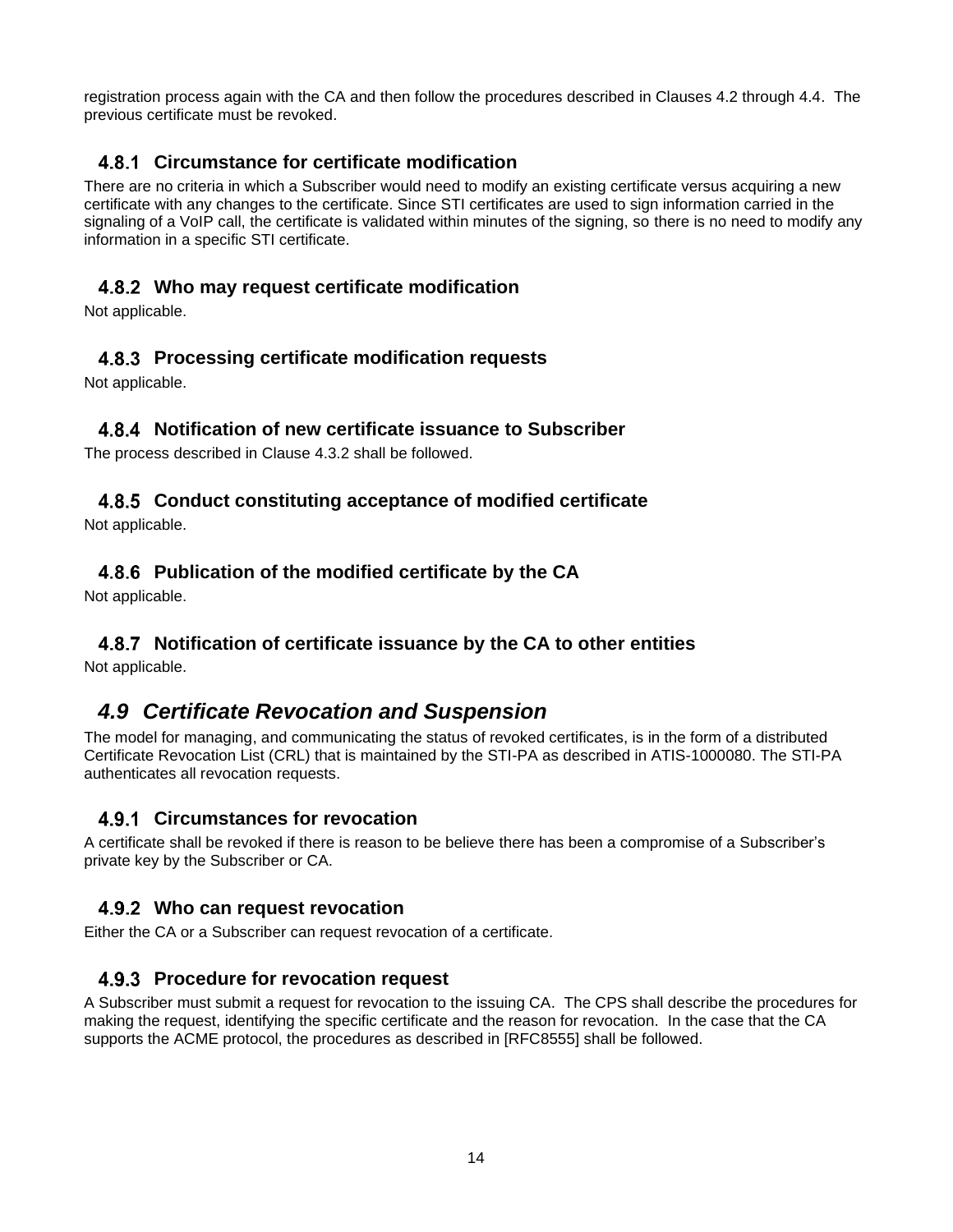#### **Revocation request grace period**

There is no grace period for a revocation request. The Subscriber and authorized parties must notify the STI-PA as soon as they identify the need to revoke a certificate. The CA shall revoke the certificate as quickly as feasible upon receipt of a proper revocation request.

#### **Time within which CA must process the revocation request**

The CA shall specify its expected revocation timing in its CPS. The timing shall consider the process of notifying the STI-PA.

#### **Revocation checking requirement for relying parties**

A relying party shall acquire and check the CRL, which is managed by the STI-PA, when the relying party validates a certificate.

#### **CRL issuance frequency (if applicable)**

Not applicable. The STI-PA maintains the CRL.

#### **Maximum latency for CRLs (if applicable)**

Not applicable.

#### **On-line revocation/status checking availability**

The URL to the CRL maintained by the STI-PA is included in the 'DistributionPointName' field in the issued certificate. The relying party accesses the list via an HTTPS interface as described in ATIS-1000080.

#### **On-line revocation checking requirements**

The SHAKEN PKI does not make provisions for the support of certificate status services such as Offensive Security Certified Professionals (OSCP). The SHAKEN PKI defines an indirect CRL model in which the Subscribers and CAs provide any revoked certificates to the STI-PA for inclusion in the CRL. The URL to the CRL is provided to the Subscriber when they request a SPC token from the STI-PA. This URL is included in the DistributionPointName field in the certificate so that the relying party can check whether a certificate has been revoked during path validation.

#### **Other forms of revocation advertisements available**

Not applicable.

#### **Special requirements re key compromise**

Not applicable.

#### **Circumstances for suspension**

The SHAKEN PKI model does not support suspension of certificates.

#### **Who can request suspension**

Not applicable.

#### **Procedure for suspension request**

Not applicable.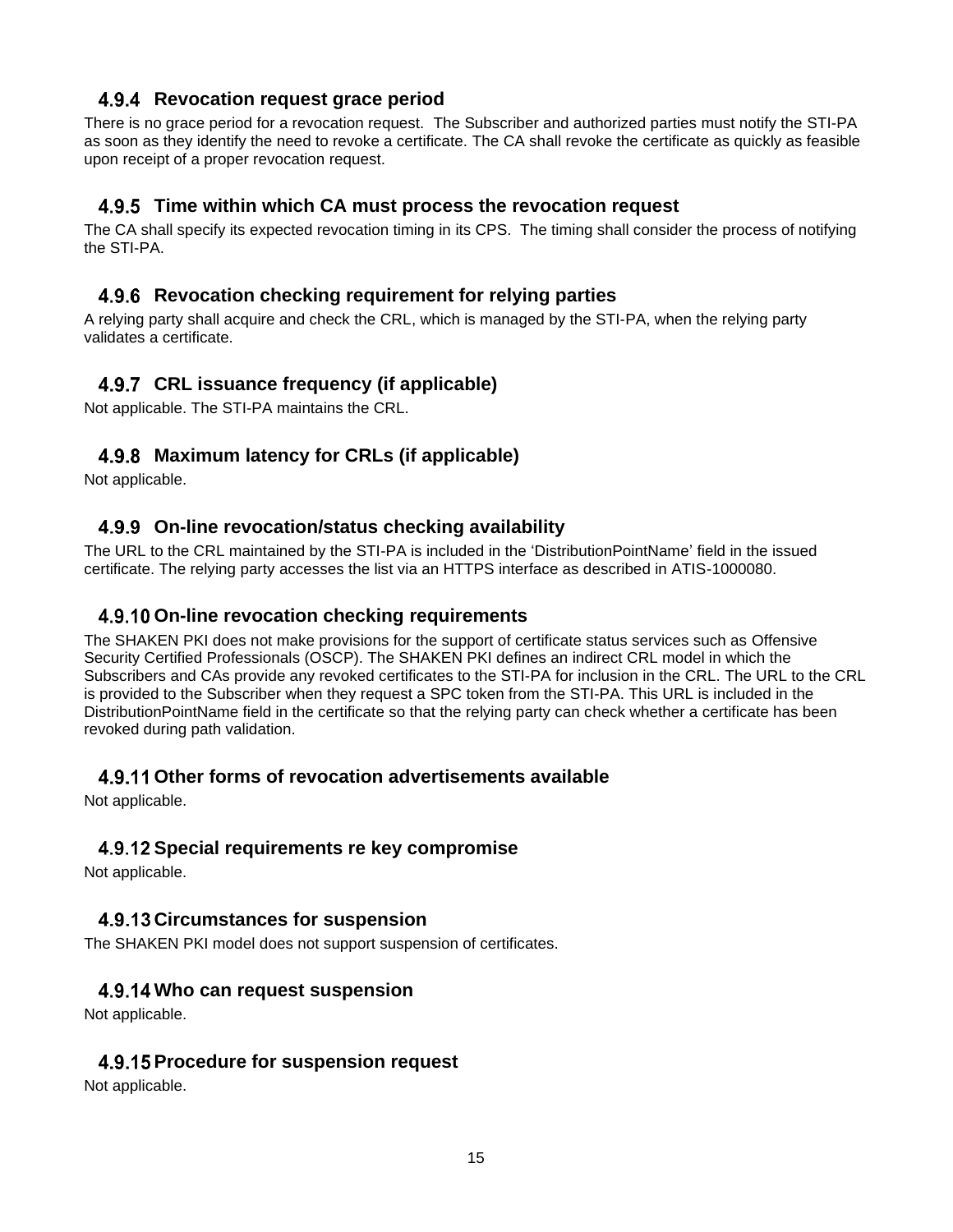#### **Limits on suspension period**

Not applicable.

## *4.10Certificate Status Services*

The SHAKEN PKI does not make provisions for the support of certificate status services such as OSCP. The SHAKEN PKI defines an indirect CRL model, as defined in [RFC 5280] in which the Subscribers and CAs provide any revoked certificates to the STI-PA for inclusion in the CRL. Each Subscriber includes the URL to the CRL in the 'DistributionPointName' in the STI certificate. An STI-CA shall not issue a certificate to a Subscriber that does not include this field in the Certificate Signing Request (CSR).

#### **Operational characteristics**

Not applicable.

#### **Service availability**

Not applicable.

#### **Optional features**

Not applicable.

# *4.11End of Subscription*

The subscription ends when the certificate is revoked or expires. The CPS shall describe the procedure to handle the end of subscription.

# *4.12 Key Escrow and Recovery*

#### **Key escrow and recovery policy and practices**

CA private keys shall never be escrowed.

Under no circumstances shall a Subscriber's signature key be held in trust by a third party.

Subscriber key management keys may be escrowed to provide key recovery. Escrowed keys shall be protected at no less than the level of security in which they are generated, delivered, and protected by the Subscriber. CAs that support private key escrow for key management keys shall document their specific practices in their CPS and key escrow documentation.

#### **Session key encapsulation and recovery policy and practices**

CAs that support session key encapsulation and recovery shall identify the document describing the practices in the applicable CPS. Components that support session key recovery shall meet the security requirements for the CAs as stated in this CP.

# **5 Facility, Management, and Operational Controls**

This Clause describes the technical and administrative security controls used by the CA for key generation, subject authentication, certificate issuance, certificate revocation, auditing, and archiving. The CPS shall describe the controls and procedures for all the areas identified in this Clause.

# *5.1 Physical Security Controls*

For directly operated physical systems, the CA shall maintain security controls for its facilities hosting the CA operation. For physical systems that are not under the direct control of the CA, an equivalent description of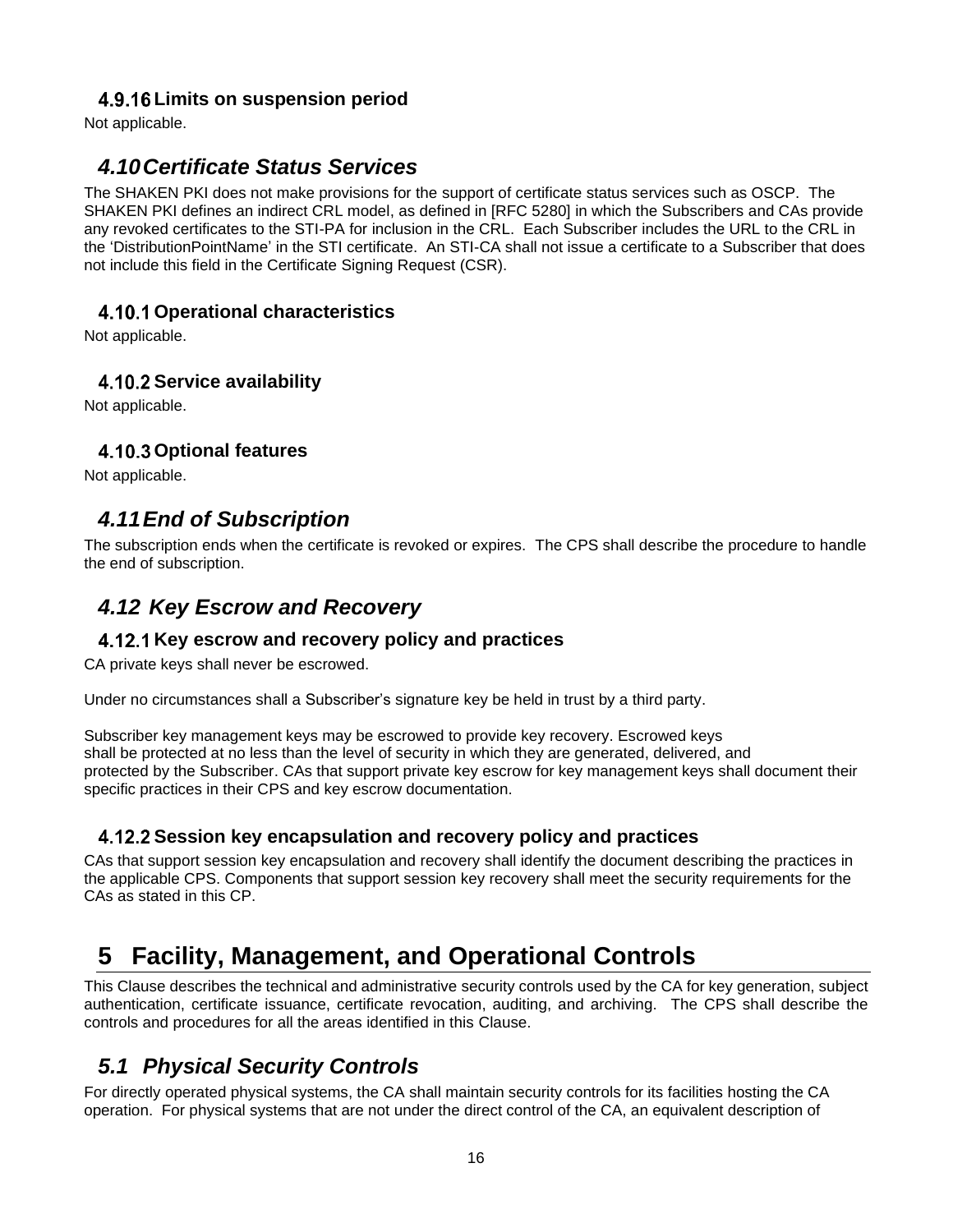security guarantees and/or highly available, geo-redundant operation shall be provided. The controls employed for the CA operation shall be specified in its CPS. The following items shall be documented:

#### **Site location and construction**

The location and construction of the facility housing the CA equipment, as well as sites housing remote workstations used to administer the CAs, shall be consistent with facilities used to house sensitive information. The site whether directly operated or operated by an external party shall provide protection against unauthorized access to CA equipment and records. CAs in the SHAKEN ecosystem shall be located in the US.

#### **Physical access**

Physical access to equipment hosting the CA shall be limited to authorized personnel. The security mechanisms shall be commensurate with the level of threat in the equipment environment. The CPS shall describe the physical access controls for relevant facility rooms to the extent relevant to directly operated physical systems. The CPS shall describe the security mechanisms in place to prohibit unauthorized access to equipment hosting the CA.

#### **Power and air conditioning**

For directly operated physical systems, the CA shall have backup power capability sufficient to lock out input, finish any pending actions, and record the state of the equipment automatically before lack of power or air conditioning causes a shutdown. The backup power capabilities shall support the availability requirements in Clause 6.7.3.

#### **Water exposures**

For directly operated physical systems, the CA equipment shall be installed such that it is not in danger of exposure to water (e.g., on tables or elevated floors). Potential water damage from fire prevention and protection measures (e.g., sprinkler systems) are excluded from this requirement.

#### **Fire prevention and protection**

For directly operated physical systems, the physical systems hosting the CA shall comply with local commercial building codes for fire prevention and protection.

#### **Media storage**

For directly operated physical systems, media shall be stored so as to protect it from accidental damage (water, fire, electromagnetic) and unauthorized physical access.

Media containing private key material shall be handled, packaged, and stored in a manner compliant with the requirements for the sensitivity level of the information it protects or provides access. Storage protection of CA private key material shall be consistent with stipulations in Clause 5.1.2.

#### **Waste disposal**

For directly operated physical systems, CA and Operations Staff shall remove and destroy normal office waste in accordance with local policy. Media used to collect or transmit privacy information shall be destroyed, such that the information is unrecoverable, prior to disposal. Sensitive media and paper shall be destroyed in accordance with the applicable policy for destruction of such material. Destruction of media and documentation containing sensitive information, such as private key material, shall employ methods commensurate with those in SP 800-88.

#### **Off-site backup**

A system backup shall be made when a CA system is activated. CA operational system backups shall be made at least once per week. Backups shall be stored offsite. Only the latest backup needs to be retained. The backup shall be stored at a site with physical and procedural controls commensurate to that of the operational CA system.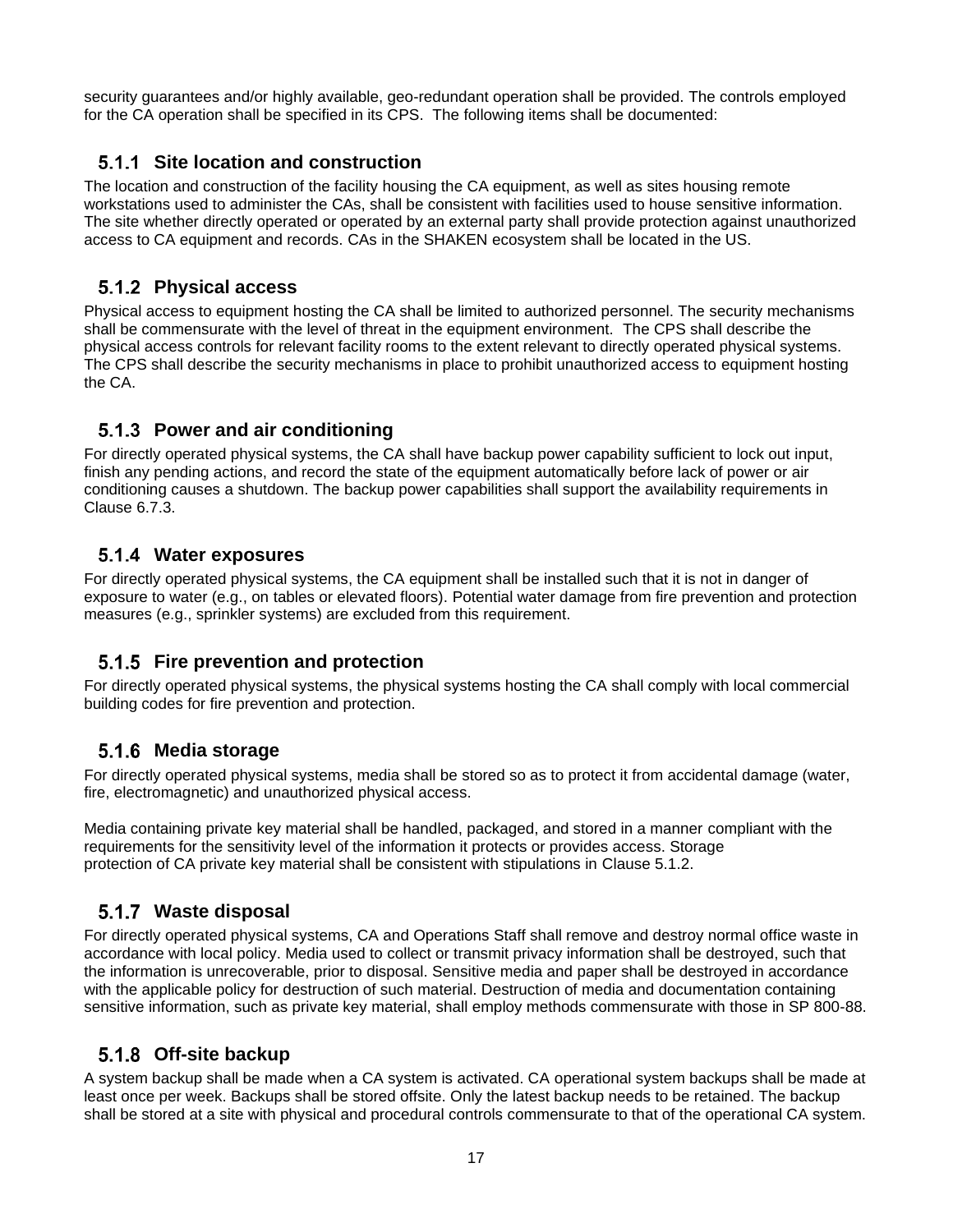The data backup media shall be stored in a manner appropriate for storage of information of the same value of the information that will be protected by the certificates and associated private keys issued or managed using the equipment with a minimum requirement of transferring, handling, packaging, and storage of the information in a manner compliant with requirements for sensitive material identified in Clause 6.2.4.1.

# *5.2 Procedural Controls*

The CPS shall provide information on the trusted roles (e.g., system administrator). For each role, the CPS shall provide the responsibilities, and identification and authentication requirements. The CPS shall include separation of duties and the number of individuals required to perform a task.

## **5.2.1 Trusted roles**

A trusted role, if performed by person versus a secure, autonomous computer program or process, is one whose incumbent performs functions that can introduce security problems if not carried out properly, whether accidentally or maliciously. The only trusted roles defined by this policy are CA Administrators, CA Operations Staff and Security Auditors. Trusted role operations include:

- The validation, authentication, and handling of information in Certificate Applications;
- The acceptance, rejection, or other processing of Certificate Applications, revocation requests, renewal requests, or enrollment information;
- The issuance, or revocation of Certificates, including personnel having access to restricted portions of its repository;
- Access to safe combinations and/or keys to security containers that contain materials supporting production services;
- Access to hardware security modules (HSMs), their associated keying material, and the secret share splits of the PINs that protect access to the HSMs;
- Installation, configuration, and maintenance of the CA;
- Access to restricted portions of the certificate repository; or
- The ability to grant physical and/or logical access to the CA equipment.

The CA shall maintain lists, including names, organizations, contact information, and organizational affiliation for those who act in CA Administrator, CA Operations Staff, and Security Auditor trusted roles, and shall make them available during compliance audits.

If applicable, the CPS shall define the roles and responsibilities for the CA Administrator, CA Operations Staff and Security Auditor, noting that some staff may serve in multiple roles.

#### **Number of persons required per task**

If processes are not performed by a secure, autonomous computer program or process, and where multi-party control is required, all participants shall hold a trusted role. Multi-party control shall not be achieved using personnel that serve in a Security Auditor role with the exception of audit functions. If not being performed by a secure, autonomous computer program or process, and physical access is required, the following tasks shall require two or more persons:

- Generation, activation, and backup of CA keys;
- Performance of CA administration or maintenance tasks:
- Archiving or deleting CA audit logs. At least one of the participants shall serve in a Security Auditor role.
- Physical access to CA equipment; and
- Access to any copy of the CA cryptographic module.

#### **Identification and authentication for each role**

Individuals holding trusted roles shall identify themselves and be authenticated by the CA systems before being permitted to perform any actions set forth above for that role or identity. CA Operations Staff and shall authenticate themselves using a unique credential that is distinct from any credential they use to perform nontrusted role functions. This credential shall be generated and stored in a system that is protected to the same level as the CA system.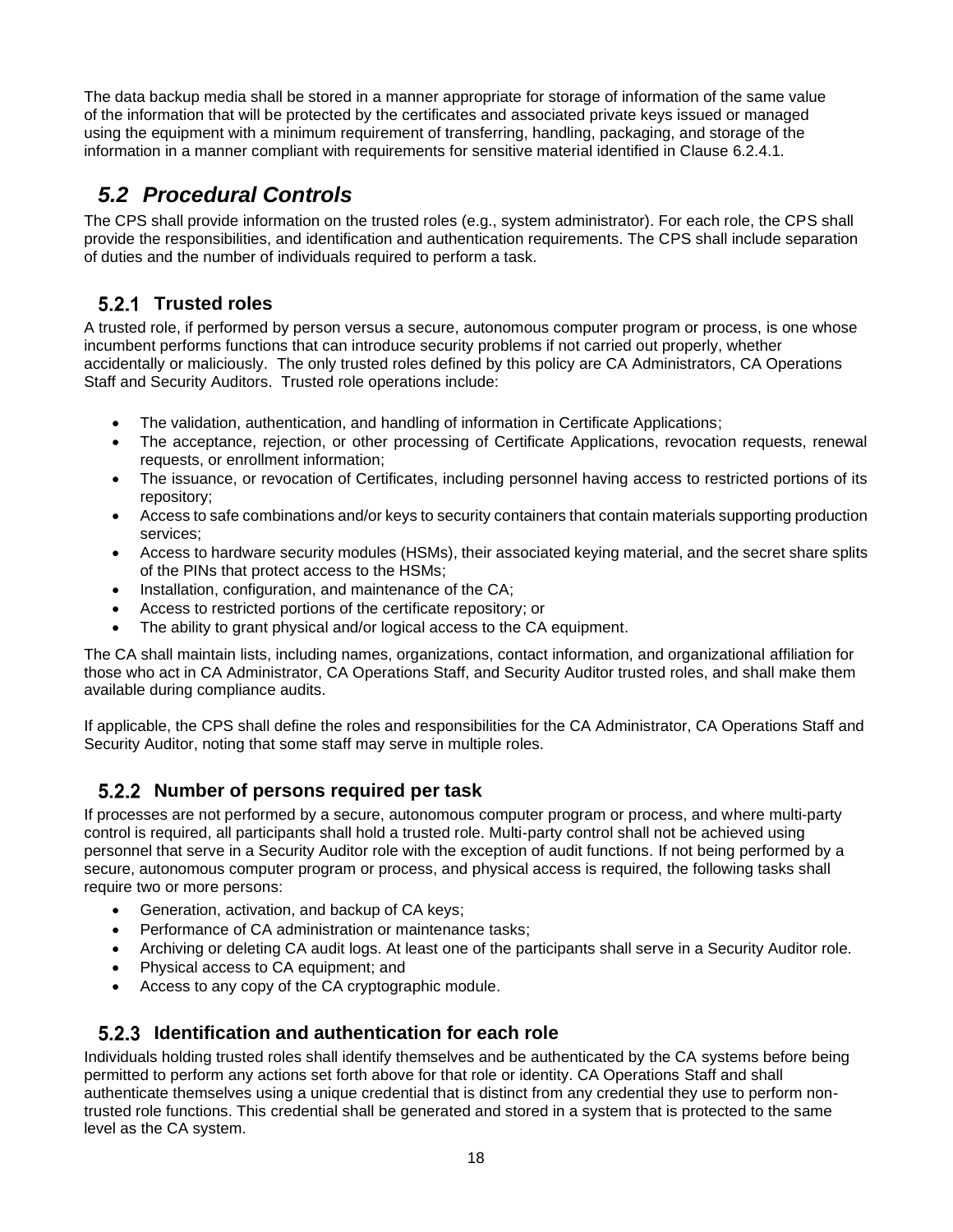CA equipment and/or systems shall require, at a minimum, strong authenticated access control for remote access using multi-factor authentication. CA equipment and/or systems shall require, at a minimum, authenticated access control (e.g., strong passwords) for local multi-party access.

Individuals holding trusted roles shall be appointed to the trusted role by an appropriate approving authority. These appointments shall be periodically reviewed for continued need, and renewed if appropriate. The approval shall be recorded in a secure and auditable fashion. Individuals holding trusted roles shall accept the responsibilities of the trusted role, and this acceptance shall be recorded in a secure and auditable fashion.

Users shall authenticate themselves to all aspects of the network (servers, operating systems, applications, databases, processes, etc.) before they can access that resource.

#### **Roles requiring separation of duties**

Individuals serving as Security Auditors shall not perform or hold any other trusted role. Only an individual serving in a Security Auditor role may perform internal auditing functions, with the exception of those security audit functions (e.g., configuring, archiving, deleting) that require multi-person control. An individual that performs any trusted role shall only have one identity when accessing CA equipment or systems.

# *5.3 Personnel Security Controls*

Each CA shall maintain personnel security controls for its operation. The personnel controls employed for CA operation shall be specified in its CPS.

#### **Qualifications, Experience, and Clearance Requirements**

Personnel seeking to become Trusted Persons shall present proof of the requisite background, qualifications and experience needed to perform their prospective job responsibilities competently and satisfactorily.

Individuals appointed to any trusted role shall meet the following:

- Be employees of or contractor/vendor of the CA and bound by terms of employment or contract;
- Have successfully completed an appropriate training program;
- Have demonstrated the ability to perform their duties ;
- Have no other duties that would interfere or conflict with their responsibilities as defined in Clause 5.2.1; and
- Have not been previously relieved of trusted role duties for reasons of negligence or non- performance of duties.

#### **Background check procedures**

If persons fulfilling Trusted Roles require direct access to information related to secrets (i.e. private keys) that may compromise the integrity of the security of the CA system they shall pass a background check prior to commencement of employment, the CA shall conduct background checks (in accordance with local privacy laws) which may include the following:

- Confirmation of previous employment;
- Check of professional reference;
- Confirmation of the highest or most relevant educational degree obtained;
- Search of criminal records (local, state or provincial, and national);
- Check of credit/financial records;
- Search of driver's license records; and
- Identification verification via National Identity Check (e.g., Social Security Administration records), as applicable.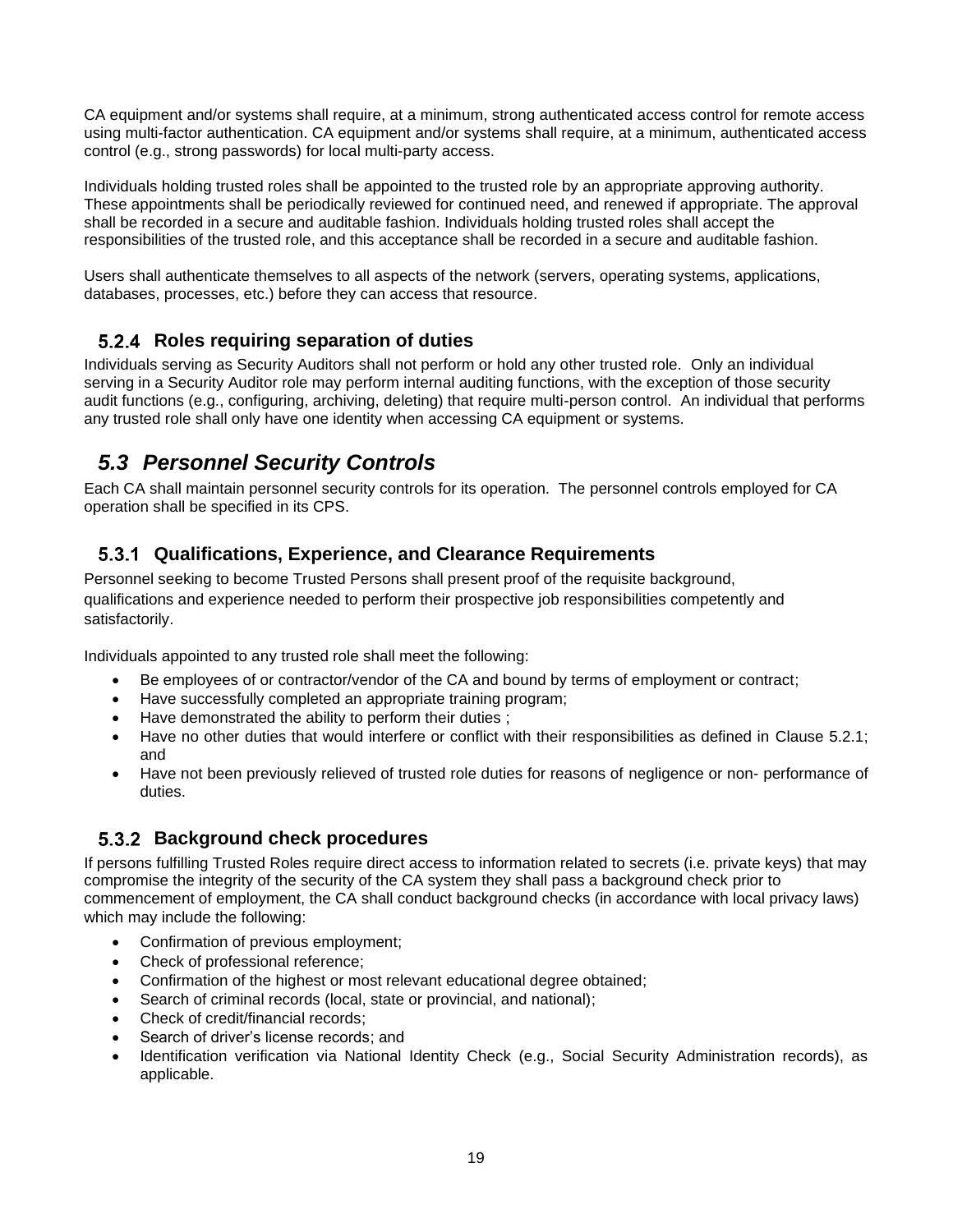#### **5.3.3 Training Requirements**

All personnel performing duties with respect to the operation of the CA shall receive comprehensive training. Training shall be conducted in the following areas:

- CA security principles and mechanisms;
- All PKI software versions in use on the CA system;
- All PKI duties they are expected to perform;
- Certificate lifecycle management;
- Subscriber vetting and identification and validation procedures;
- Disaster recovery and business continuity procedures; and
- Stipulations of this policy.

### **Retraining Frequency and Requirements**

All individuals responsible for PKI Trusted Roles shall be made aware of changes in the CA operation. Any significant change to the operations shall have a training (awareness) plan, and the execution of such plan shall be documented. Examples of such changes are CA software or hardware upgrades, changes in CA operational procedures, changes in automated security systems, and relocation of equipment.

Documentation shall be maintained identifying all personnel who received training and the level of training completed.

### **Job Rotation Frequency and Sequence**

No Stipulation.

### **Sanctions for Unauthorized Actions**

Appropriate administrative and disciplinary actions, as documented in organization policy, shall be taken against personnel who perform unauthorized actions (i.e., not permitted by this CP or other CA security policies) involving the CA's systems, operational processes, security controls the certificate status verification systems, and the certificate repository. Disciplinary actions may include measures up to and including termination and shall be commensurate with the frequency and severity of the unauthorized actions.

#### **Independent Contractor Requirements**

Contractor personnel filling trusted roles shall be subject to all requirements stipulated in this document. Independent contractors and consultants who have not completed or passed the background check procedures specified above shall be permitted access to the CA's secure facilities only to the extent they are escorted and directly supervised by people holding trusted roles at all times.

#### **Documentation Supplied to Personnel**

Documentation sufficient to define duties and procedures for each role shall be provided to the personnel filling that role.

# *5.4 Audit Logging Procedures*

The CA shall generate audit log files for all events relating to the security of the CA operation. The log information shall be automatically collected. Where this is not possible, the CA shall use a logbook, paper forms or other physical mechanisms to capture the information. Details of how a CA implements the audit logging shall be addressed in its CPS.

#### **The PMA shall have procedures to review the logs on a request basis. Types of events recorded**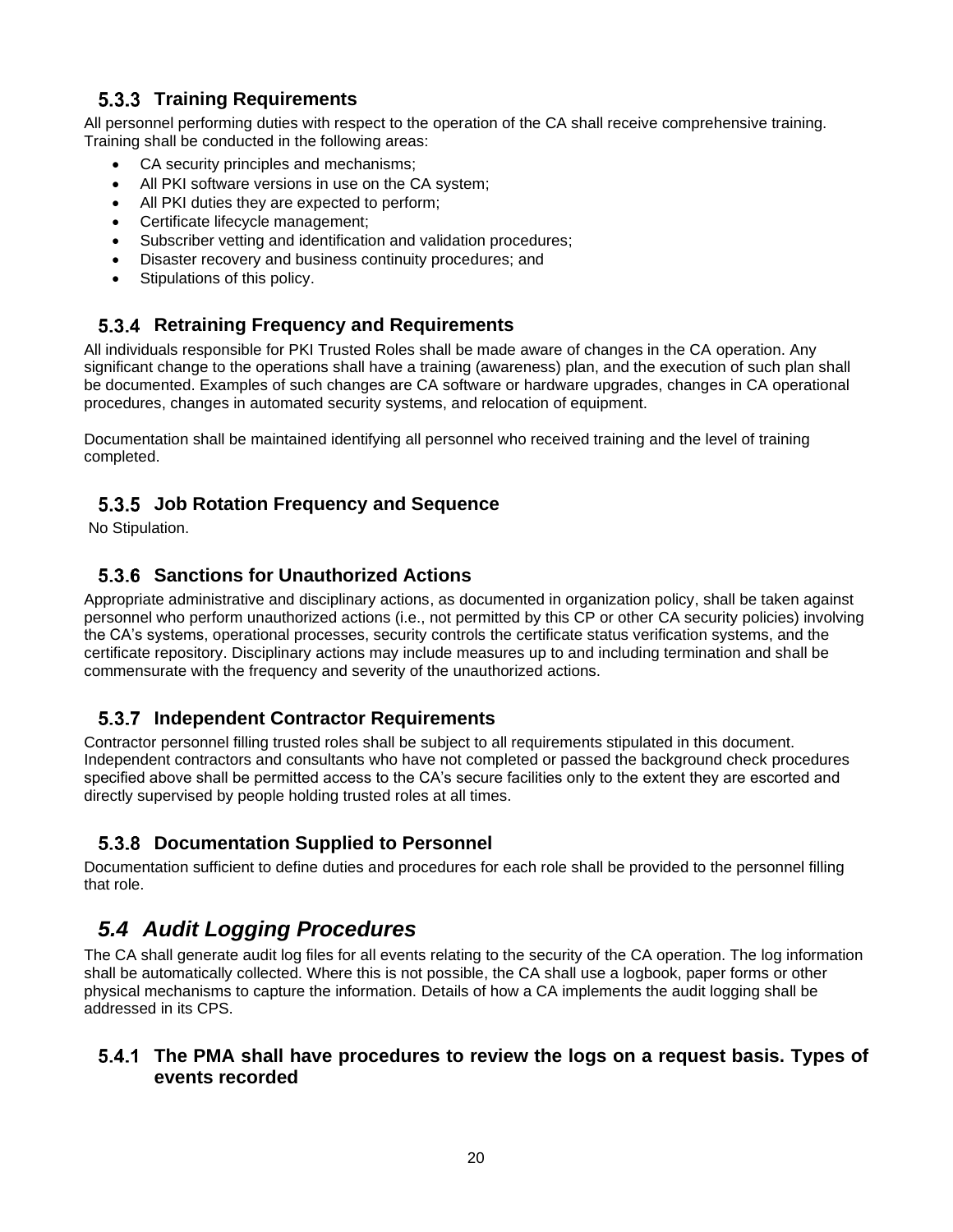Audit records shall be generated for the basic operations of the Certification Authority computing equipment. Audit records shall include the date, time, responsible user or process, success or failure indicators, and summary content data relating to the event.

Auditable events include:

- Access to CA computing equipment (e.g., logon, logout);
- Messages received requesting CA actions (e.g., certificate requests, certificate revocation requests, compromise notifications);
- Subscriber identification information;
- Certificate creation, modification, revocation, or renewal actions;
- Posting of any material to a repository;
- Adding a revoked certificate to the CRL maintained by the STI-PA;
- Any attempts to change or delete audit data;
- Key generation;
- Software and/or configuration updates to the CA; or
- Clock adjustments.

#### **Frequency of processing log**

The audit log shall be reviewed periodically and before being archived. All significant events shall be explained in an audit log summary. Actions taken as a result of these reviews shall be documented.

Such reviews involve verifying that the log has not been tampered with and performing a thorough examination of any alerts or irregularities in the logs. A statistically significant portion of the security audit data generated by the CA since the last review shall be examined. This amount will be described in the CPS.

Real-time automated analysis tools should be used. All alerts generated by such systems shall be analyzed by CA operations staff on a daily basis.

#### **5.4.3 Retention period for audit log**

Audit logs shall be retained for at least ninety (90) days in addition to being archived as described in Clause 5.5. The individual who removes audit logs from the CA system, if performed manually by a person, shall be an official different from the individuals who, in combination, command the CA signature key.

#### **Protection of audit log**

The security audit data shall not be open for reading or modification by any human, or by any automated process, other than those that perform security audit processing.

Electronic logs shall be protected to prevent alteration and detect tampering. Examples include digitally signing audit records or the use of a data diode to transfer logs to a separate system to prevent modification after the log is written to media.

Physical logbooks shall implement controls to allow for the detection of the removal of pages or deletion of entries.

Security audit data shall be moved to a safe, secure storage location separate from the location where the data was generated.

CA system configuration and procedures shall be implemented together to ensure that only authorized people archive or delete security audit data. Procedures shall be implemented to protect archived data from deletion or destruction before the end of the security audit data retention period (note that deletion requires modification access).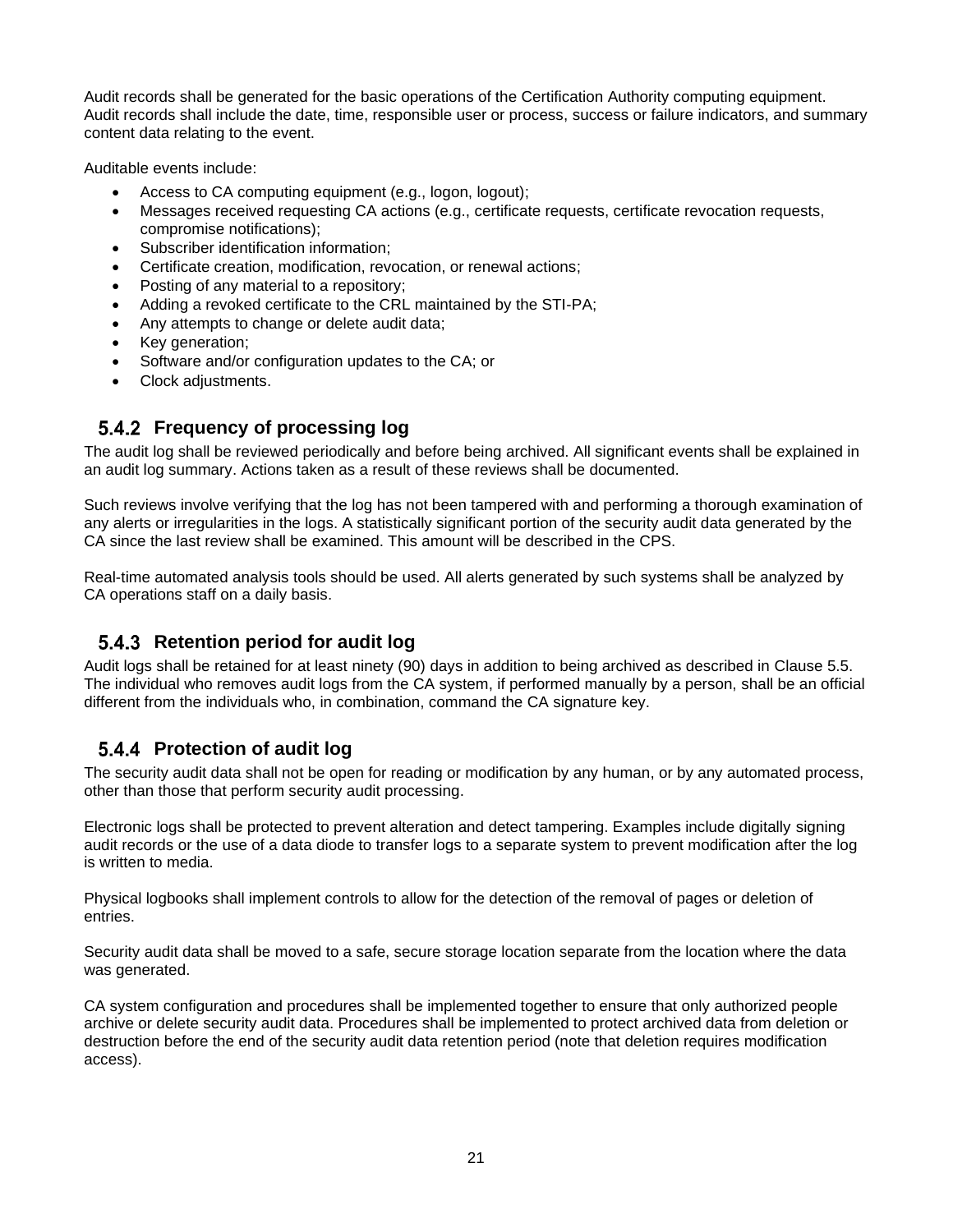#### **5.4.5 Audit log backup procedures**

Audit logs and audit summaries shall be backed up at least every thirty (30) days. The backup of the audit log shall be stored securely in an alternate location.

#### **Audit collection system (internal vs. external)**

The audit log collection system may or may not be external to the CA system. Automated audit processes shall be invoked at system or application startup and cease only at system or application shutdown. Audit collection systems shall be configured such that security audit data is protected against loss (e.g., overwriting or overflow of automated log files). Should it become apparent that an automated audit system has failed; CA operations shall be suspended, except for revocation processing and in the situation where a certificate has expired or soon to expire that is needed for real-time authentication, until the security audit capability can be restored.

#### **Notification to event-causing subject**

Not Applicable.

#### **Vulnerability assessments**

The CA operations staff shall routinely test, at least annually, and assess the CA systems to determine if they have any vulnerabilities. Each identified vulnerability shall be prioritized based on its risk level and a remediation plan shall be created. There shall be a patch management process to remediate critical and high rated vulnerabilities as soon as it is feasible or when a vendor patch is released. See Clause 6.6.3 for requirements on regular penetration testing.

# *5.5 Records Archival*

#### **Types of records archived**

CA archive records shall be sufficiently detailed to determine the proper operation of the CA and the validity of any certificate (including those revoked or expired) issued by the CA. At a minimum, if applicable the following data shall be recorded for archive:

- CP
- CPS
- Contractual obligations
- Other agreements concerning operations of the CA
- System and equipment configuration step
- Subscriber identity authentication data as per Clause 3.2.3
- Documentation of receipt and acceptance of certificates (if applicable)
- Subscriber agreements
- Documentation of receipt of tokens
- All Certificate requests for which the authorization failed
- All Certificates issued
- All Certificates revoked
- All Audit logs
- Other data or applications to verify archive contents<sup>[17]</sup>
- Compliance Auditor reports
- Any changes to the Audit parameters, e.g. audit frequency, type of event audited  $\frac{1}{2}$
- Any attempt to delete or modify the Audit logs
- All access to any certificate subject private keys retained within the CA for key recovery purposes
- All changes to the trusted public keys, including additions and deletions  $s_{\text{SEP}}$
- Remedial action taken as a result of violations of physical security
- Violations of CP<sub>SEP</sub>
- Violations of CPS

### **5.5.2 Retention period for archive**

Archive records must be kept for a minimum of seven (7) years and six (6) months without any loss of data.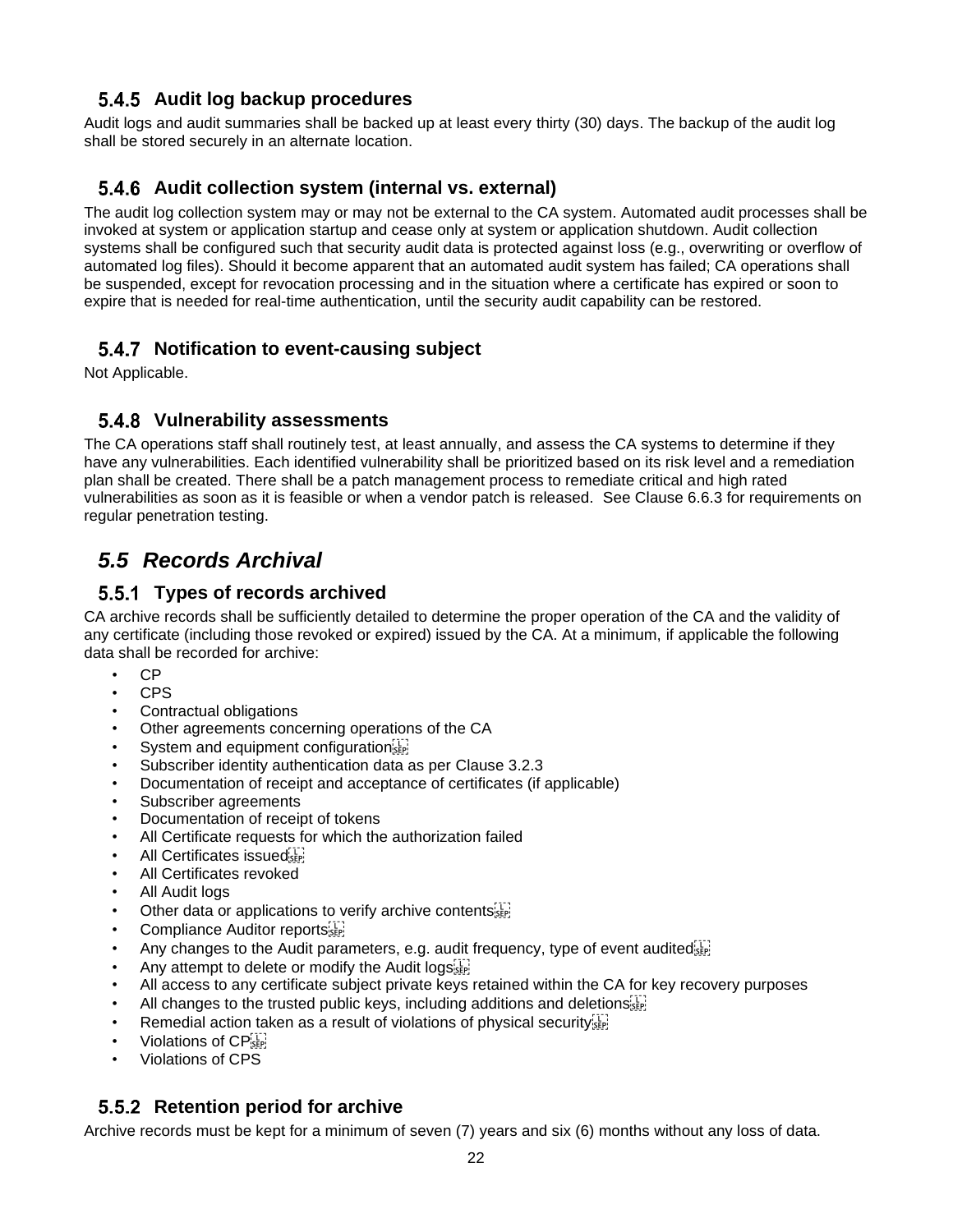#### **5.5.3 Protection of archive**

The CPS shall describe the archiving process and how the archive is protected. No unauthorized user shall be permitted to write to, modify, or delete the archive.

The archived records may be moved to another offline medium. The contents of the archive shall not be released except in accordance with Clauses 9.3 and 9.4. Records of individual transactions may be released upon request of any Subscribers involved in the transaction or their legally recognized agents.

Archive media shall be stored in a safe, secure storage system separate from the CA systems with physical and procedural security controls equivalent to or better than those of the CA. If the original media cannot retain the data for the required period, a mechanism to periodically transfer the archived data to new media shall be defined by the archive site.

#### **5.5.4 Archive backup procedures**

The CPS shall describe how archive records are backed up and how the archive backups are managed.

#### **5.5.5 Requirements for time-stamping of records**

The CA archive records shall be automatically time-stamped as they are created. The CPS shall describe how system clocks used for time-stamping are maintained in synchrony with an authoritative time source.

#### **Archive collection system (internal or external)**

Archive data shall be collected in an expedient manner and on a regular schedule as described in the CPS.

#### **Procedures to obtain and verify archive information**

Procedures, detailing how to create, verify, package, transmit, and store the CA archive information, shall be published in the CPS.

# *5.6 Key Changeover*

CAs shall not issue Subscriber certificates that extend beyond the expiration date of their own certificates and public keys. Each CA certificate validity period shall extend one user certificate validity period past the last use of the CA private key. To minimize the risk from compromise of a CA's private signing key, the private signing key will change more frequently. When the private signing key changes, the CA shall use only the new key for certificate signing.

The CPS shall describe the procedure to provide a new STI-CA public key to users following a re-key by the STI-CA.

# *5.7 Compromise and Disaster Recovery*

### **Incident and compromise handling procedures**

CA organizations shall have an Incident Response Plan and a Disaster Recovery Plan.

If compromise of a CA has occurred, certificate issuance by that CA shall be stopped immediately. An independent, third-party investigation shall be performed in order to determine the nature and the degree of damage. The scope of potential damage shall be assessed in order to determine appropriate remediation procedures. If a CA private signing key is suspected of compromise, the procedures outlined in Clause 5.7.3 shall be followed.

The CA shall immediately notify the PMA in the case of a root CA if any of the following occur:

- Actual or detected compromise of any CA system or subsystem;
- Physical or electronic penetration of any CA system or subsystem;
- Successful denial of service attacks on any CA system or subsystem; or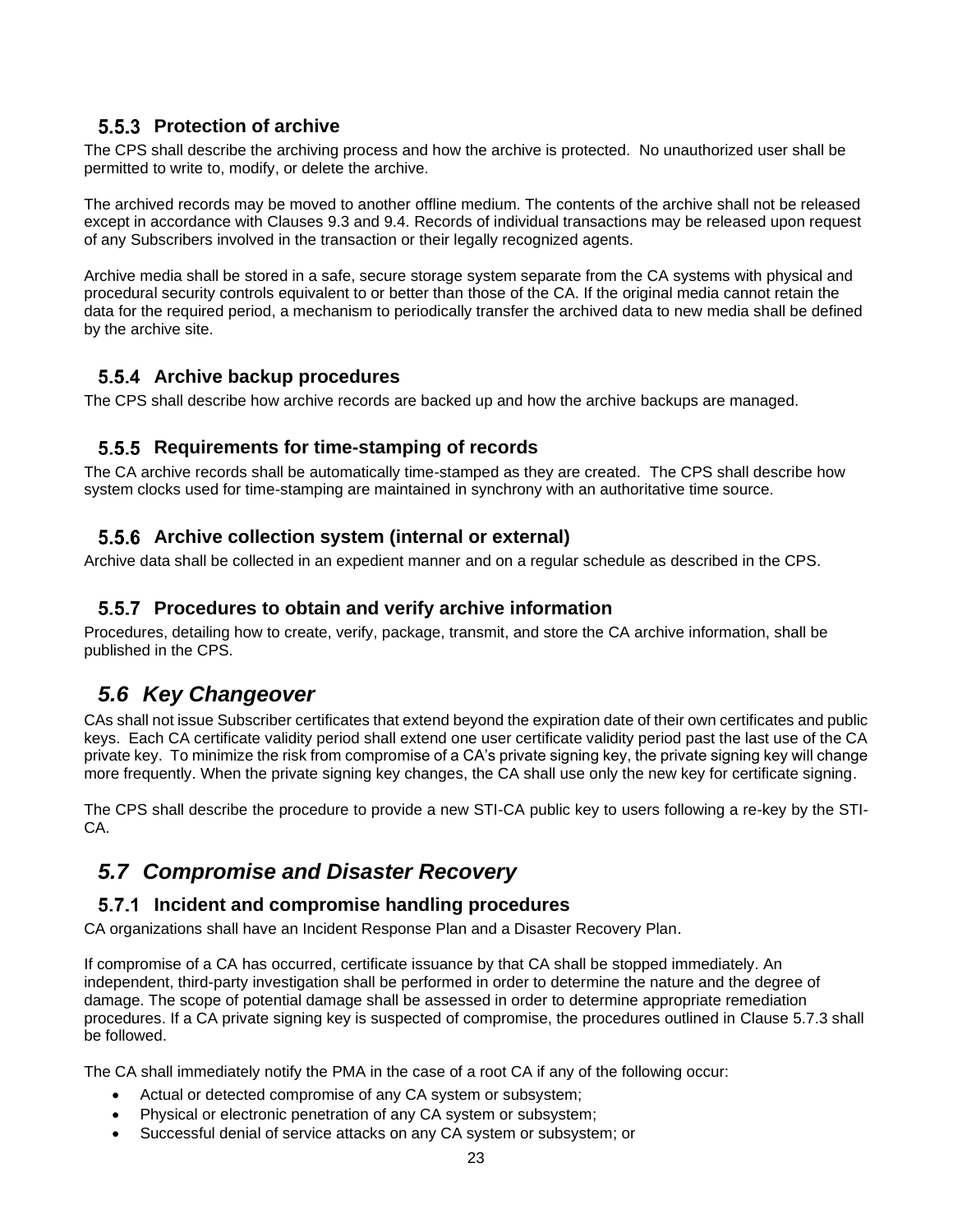• Any incident preventing a CA from notifying the STI-PA of a revoked certificate (e.g., compromised credentials).

#### **Computing resources, software, and/or data are corrupted**

When computing resources, software, and/or data are corrupted, CAs operating under this policy shall respond as follows:

- Notify the PMA director as soon as possible using the PMA contact information provided in this document.
- Ensure that the system's integrity has been restored prior to returning to operation and determine the extent of loss of data since the last point of backup.
- Reestablish CA operations.
- If the CA signing keys are destroyed, reestablish CA operations as quickly as possible, giving priority to the generation of a new CA signing key pair.
- If the integrity of the system cannot be restored, or if the risk is deemed substantial, reestablish system integrity before returning to operation.

#### **Entity private key compromise procedures**

#### **5.7.3.1 Root CA Compromise Procedures**

In the case of the Root CA compromise, the CA immediately shall notify the PMA. The CA shall also notify all Subscribers. The PMA shall update the list of trusted STI-CAs and notify all Subscribers and Relying Parties to obtain the new list of Trusted STI-CAs. Notification shall be made in an authenticated and trusted manner using documented contact information. Initiation of notification shall be made at the earliest feasible time and shall not exceed twenty-four (24) hours beyond determination of the actual compromise or loss unless otherwise required by law enforcement. If the cause of the compromise can be adequately addressed, and it is determined that the PKI can be securely re-established, the CA shall then generate a new Root CA certificate and update their account with the STI-PA per the established CPS procedures.

#### **5.7.3.2 Intermediate CA Compromise Procedures**

In the event of an Intermediate CA key compromise, the CA shall notify the PMA and the root CA. The root CA shall revoke that CA's certificate, and the revocation information shall be published immediately in the most expedient, authenticated, and trusted manner but within eighteen (18) hours after the notification. The Compromised CA shall also investigate and report to the PMA and Superior CA what caused the compromise or loss, and what measures have been taken to preclude recurrence. If the cause of the compromise can be adequately addressed and it is determined that the CA can be securely re-established, then, the CA shall be reestablished. Upon re- establishment of the CA, new Subscriber certificates shall be requested and issued.

#### **Business continuity capabilities after a disaster**

CAs shall be required to maintain a Disaster Recovery Plan. The CA Disaster Recovery Plan shall be coordinated with any overarching Enterprise Disaster Recovery Plan that the broader organization may have. The Disaster Recovery Plan shall identify what management and operations procedures are in place to mitigate risks to facilities, systems, networks and application controls, procedures for annual testing of processes to restore service, individuals on call for management, response and recovery activities, and the order of restoral of equipment and services.

In the case of a disaster in which the CA equipment is damaged and inoperative, the CA operations shall be reestablished as quickly as possible, giving priority to the ability to revoke Subscriber's certificates. If the CA cannot re-establish revocation capabilities within eighteen (18) hours, then the inoperative status of the CA shall be reported to the PMA and Superior CA. The PMA shall decide whether to declare the CA private signing key as compromised and the CA keys and certificates need to be reissued, or allow additional time for reestablishment of the CA's revocation capability.

In the case of a disaster whereby a CA installation is physically damaged, and all copies of the CA signature key are destroyed as a result, the CA shall request that its certificates be revoked. The CA installation shall then be completely rebuilt by re-establishing the CA's equipment, generating new private and public keys and being re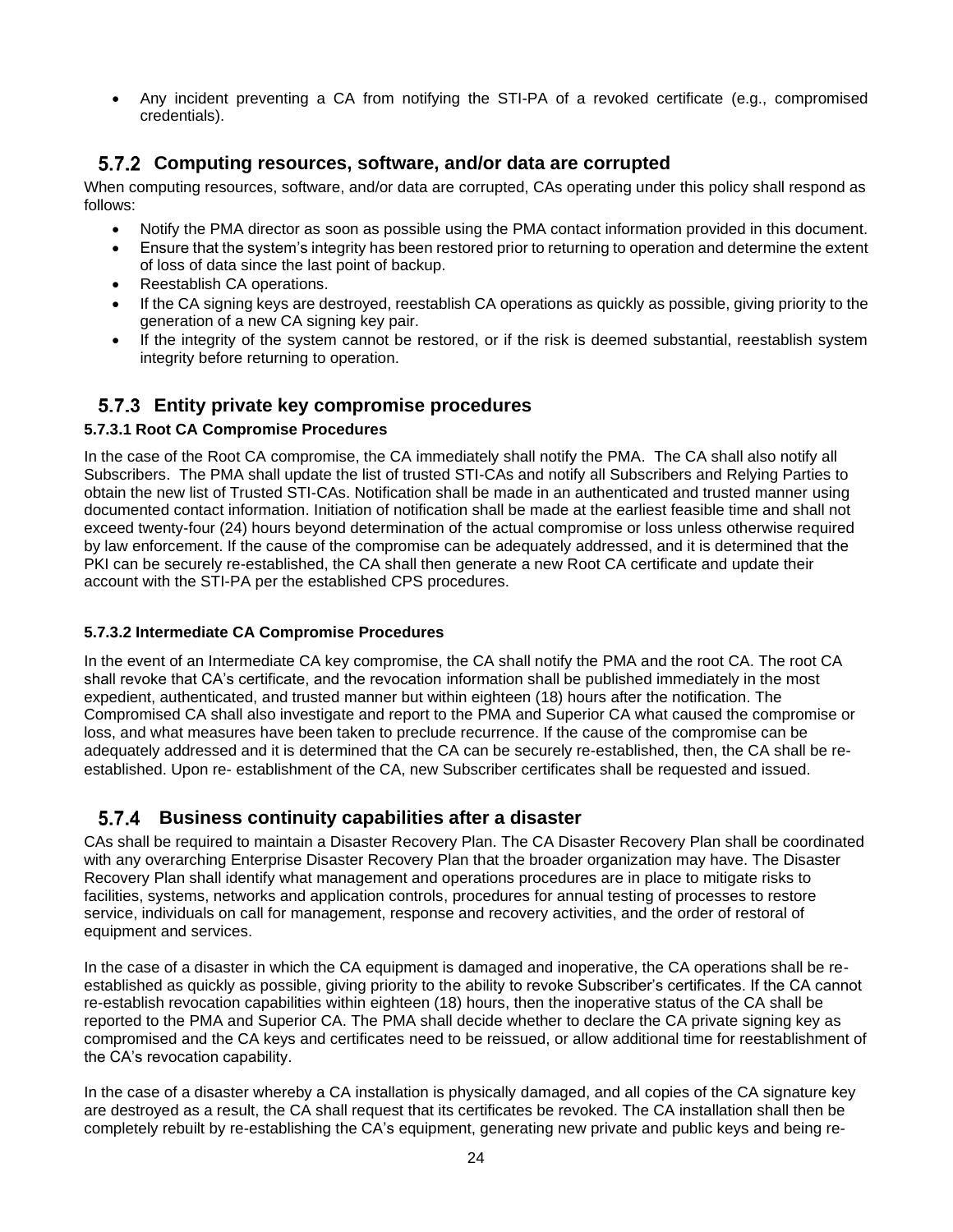certified. Finally, all Subscribers will be notified that certificates need to be re-issued. In the case of subscribers that maintain their own repositories, it is recommended that any certificates issued by that CA be revoked.

# *5.8 CA Termination*

When a CA operating under this CP terminates operations before all certificates have expired, entities shall be given as much advance notice as circumstances permit. The CA shall notify the PMA using documented contact information.

Prior to termination the CA shall revoke all unexpired certificates within the repository it maintains. The CA shall archive all audit logs and other records prior to termination. The CA shall destroy all private keys upon termination. The CA archive records shall be transferred to the PMA. If a Root CA is terminated, the root CA shall be removed from the list of trusted STI CAs. In that case, any certificates that have not been revoked will be invalid once the relying parties receive the updated list.

# **6 Technical Security Controls**

### *6.1 Key Pair Generation and Installation*

#### **Key pair generation**

Cryptographic keying material used by CAs to sign certificates shall be generated by cryptographic modules validated to FIPS 140 Level 1, or some other generally accepted conformance to X.509 related standards.

CA key pair generation shall create a verifiable audit trail demonstrating that the security requirements for the documented procedures were followed. The CPS description of the procedure shall be detailed enough to show that appropriate role separation was used.

Subscriber key pair generation shall be performed by the Subscriber.

#### **Private key delivery to Subscriber**

This is not applicable in the case that only the Subscriber generates the key pair.

#### **Public key delivery to certificate issuer**

When the Subscriber generates the key pair, the public key and the Subscriber's identity need to be delivered securely to the CA for certificate issuance. In the case that the ACME protocol is supported, this is provided to the CA during account creation.

#### **CA public key delivery to relying parties**

The public key of a root CA shall be provided to the Subscribers acting as relying parties in a secure manner so that it is not vulnerable to modification or substitution.

When a CA updates its signature key pair, the key rollover certificates may be signed with the CA's current private key; in this case, secure out-of-band mechanisms are not required.

#### 6.1.5 Key sizes

CAs that generate STI certificates under this policy shall use the SHA-256 algorithm when generating digital signatures. ECDSA signatures on certificates shall use SHA-256.

#### **Public key parameters generation and quality checking**

Public key parameters shall always be generated and validated in accordance with FIPS 186-4. Elliptic Curve public key parameters shall always be selected from the set specified in Clause 7.1.3.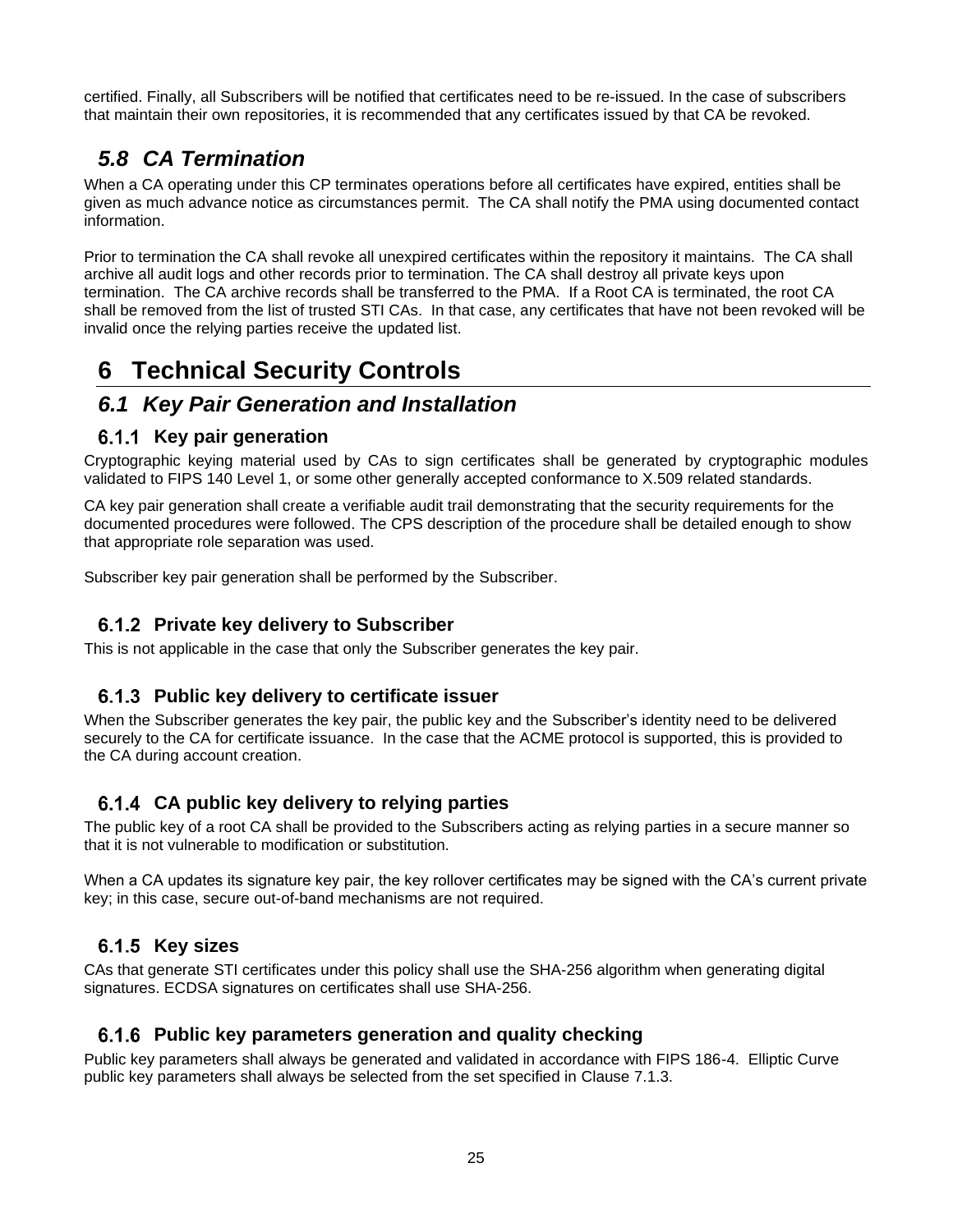#### **Key usage purposes (as per X.509 v3 key usage field)**

The use of a specific key is constrained by the key usage extension in the X.509 certificate. All certificates shall include a critical key usage extension.

Public keys that are bound into CA certificates shall be used only for signing CA certificates. CA certificates whose subject public key is to be used to verify other certificates shall assert the *keyCertSign* bit.

The *dataEncipherment*, *encipherOnly*, and *decipherOnly* bits shall not be asserted in certificates issued under this policy. In addition, *anyExtendedKeyUsage* shall not be asserted in extended key usage extensions.

## *6.2 Private Key Protection and Cryptographic Module Engineering Controls*

#### **Cryptographic module standards and controls**

CAs shall use cryptographic modules validated to [FIPS 140] Level 1 (or higher), or some other generally accepted conformance to X.509 related standards for signing operations.

#### **Private key (n out of m) multi-person control**

CAs may employ multi-person controls to constrain access to their private keys, but this is not a requirement all CAs in the PKI.The CPS for each CA shall describe which, if any, multi-person controls it employs.

#### **Private key escrow**

CA private keys shall never be escrowed.

#### **Private key backup**

The CA private signature keys shall be backed up under the same control as the original signature key. All copies of the CA private signature key shall be accounted for and protected in the same manner as the original. Backup procedures shall be included in the CA's CPS.

#### **Private key archival**

CA private signature keys and Subscriber private signature keys shall not be archived. CAs that retain Subscriber private encryption keys for business continuity purposes shall archive such Subscriber private keys in accordance with Clause 5.5.

#### **Private key transfer into or from a cryptographic module**

CA private keys may be exported from the cryptographic module only to perform CA key backup procedures as described in Clause 6.2.4.1. At no time shall the CA private key exist in plaintext outside the cryptographic module.

All other keys shall be generated by a cryptographic module. In the event a private key is to be transported from one cryptographic module to another, the private key must be encrypted during transport; private keys must never exist in plaintext form outside the cryptographic module boundary.

Transport keys used to encrypt private keys shall be handled in the same way as the private key.

#### **Private key storage on cryptographic module**

No stipulation beyond that specified in FIPS 140 (or other generally accepted secure storage methods).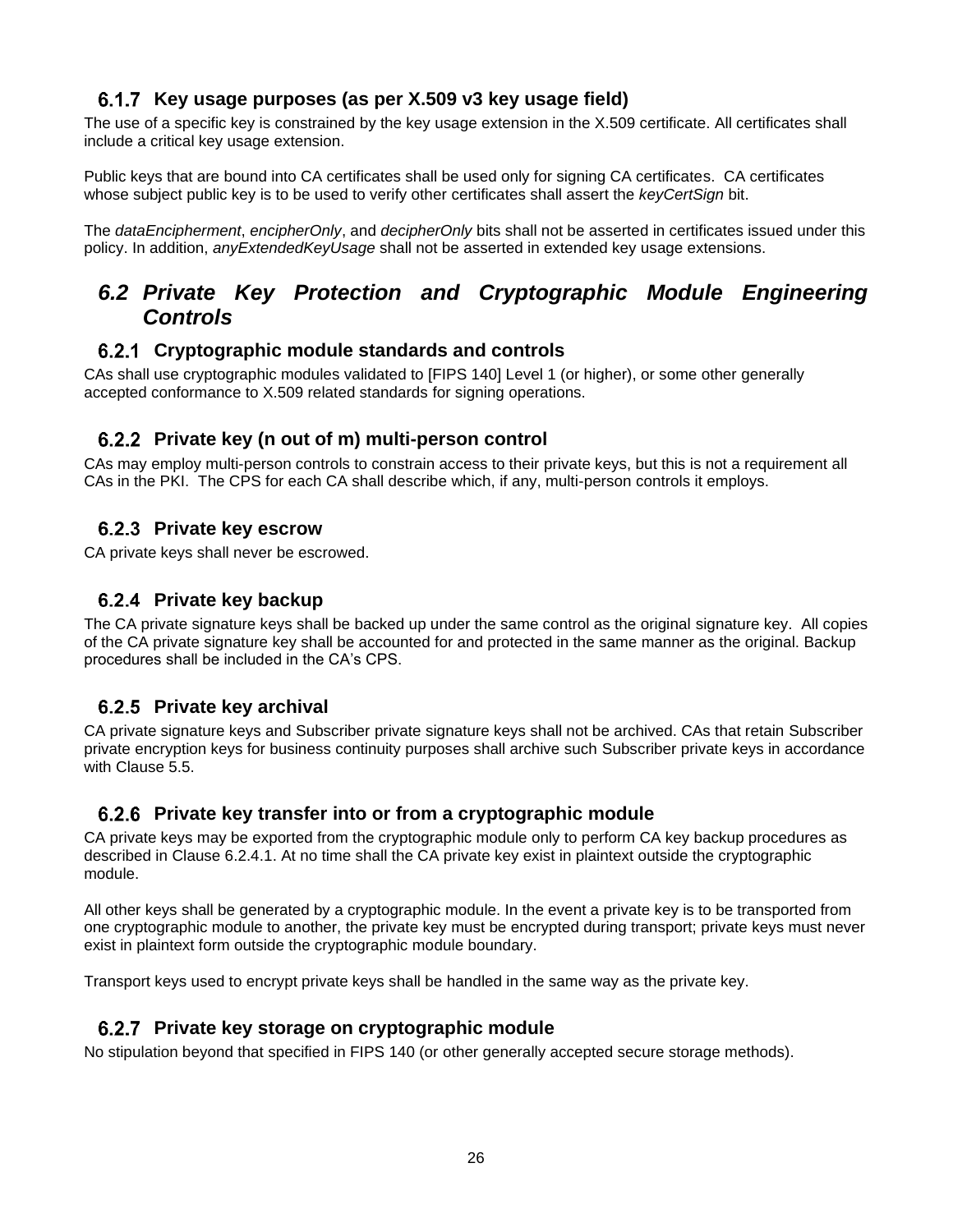#### **Method of activating private key**

If private key activation is applicable to the CA use of a cryptographic module, the Subscriber must be authenticated with the cryptographic token before the activation of the associated private key(s). Acceptable means of authentication include but are not limited to passphrases, PINs or biometrics. Entry of activation data shall be protected from disclosure (i.e., the data should not be displayed while it is entered).

#### **Method of deactivating private key**

If private key activation is applicable to the CA use of a cryptographic module, cryptographic modules that have been activated shall not be available to unauthorized access. After use, the cryptographic module shall be deactivated, e.g., via a manual logout procedure or automatically after a period of inactivity as defined in the applicable CPS. CA cryptographic modules shall be removed and stored in a secure container when not in use.

#### **Method of destroying private key**

Individuals in trusted roles or automated computer processes shall destroy CA private signature keys when they are no longer needed. If applicable, subscribers shall either surrender their cryptographic module to CA personnel for destruction or subscribers shall destroy their private signature keys when they are no longer needed or when the certificates to which they correspond expire or are revoked. Physical destruction of any hardware is not required.

#### **Cryptographic Module Rating**

See Clause 6.2.1.

# *6.3 Other Aspects of Key Pair Management*

#### **Public key archival**

The public key is archived as part of the certificate archival described in Clause 5.5.

#### **Certificate operational periods and key pair usage periods**

The usage period for the Root CA key pair is a maximum of twenty-five (25) years.

For all other CAs operating under this policy, the usage period for a CA key pair is a maximum of twelve (12) years. The CA private key may be used to sign certificates for at most <9> years. All certificates signed by a specific CA key pair must expire before the end of that key pair's usage period.

Subscriber public keys in certificates other than code signing certificates have a maximum usage period of three (3) years. Subscriber signature private keys have the same usage period as their corresponding public key. The usage period for subscriber key management private keys is not restricted.

# *6.4 Activation Data*

#### **Activation data generation and installation**

If applicable to CA, CA activation data may be user-selected (by each of the multiple parties holding that activation data). If the activation data must be transmitted, it shall be via an appropriately protected channel, and distinct in time and place from the associated cryptographic module.

Subscriber activation data may be user-selected. The strength of the activation data shall meet or exceed the requirements for authentication mechanisms stipulated for Level 1 in FIPS 140, or some other equivalent standard. If the activation data must be transmitted, it shall be via an appropriately protected channel, and distinct in time and place from the associated cryptographic module.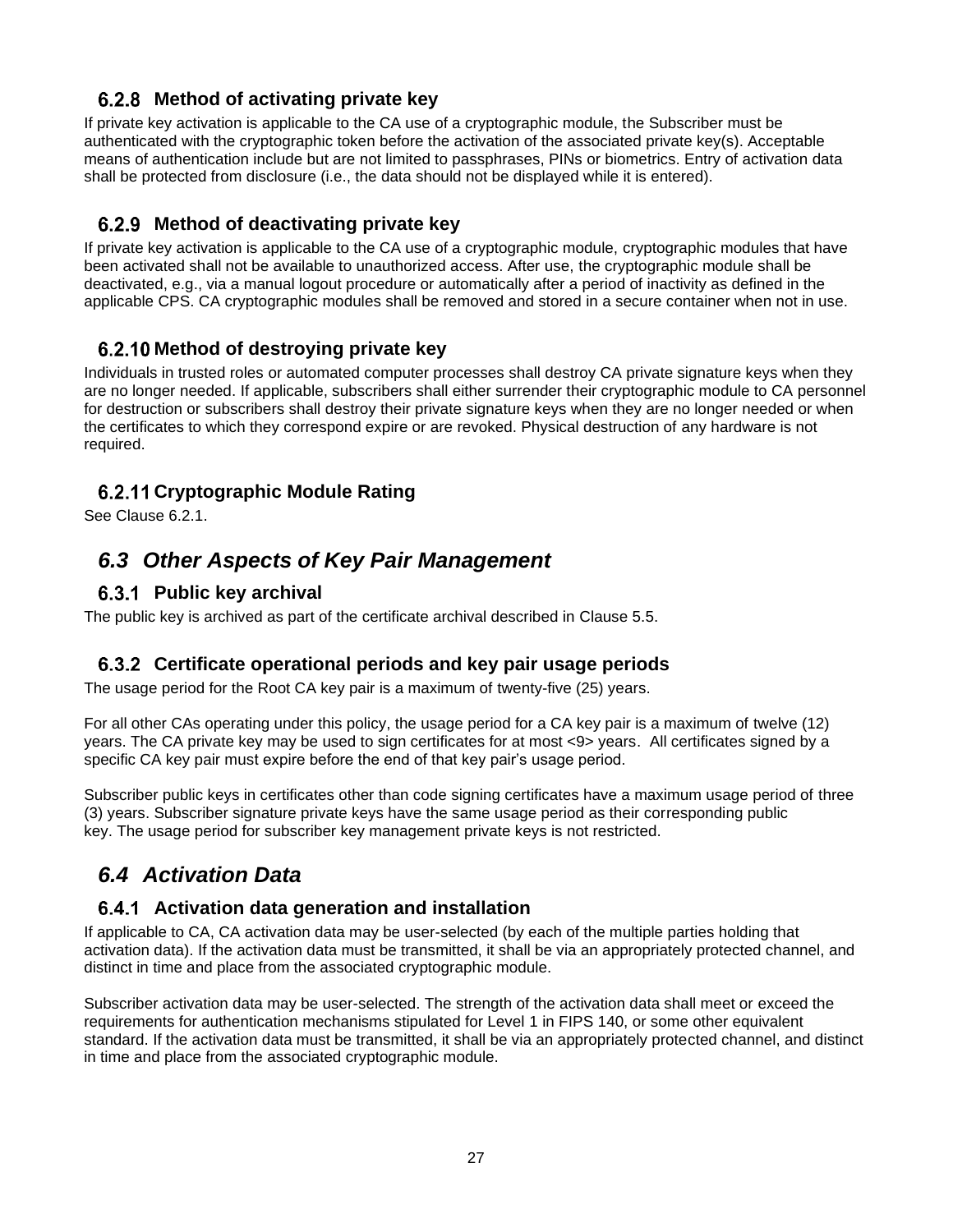#### **Activation data protection**

Data used to unlock private keys shall be protected from disclosure by a combination of cryptographic and physical access control mechanisms. Activation data shall be either:

- memorized;
- biometric in nature; or
- or Frecorded and secured at the level of assurance associated with the activation of the cryptographic module and shall not be stored with the cryptographic module.

### **Other aspects of activation data**

No additional stipulations.

# *6.5 Computer Security Controls*

#### **Specific computer security technical requirements**

The CPS shall document the technical controls covering all the of the areas identified in this Clause of the CP.

#### **6.5.1.1 Access Control**

Access to information such as sensitive details about customer accounts, passwords, and ultimately, CA-related private keys should be carefully guarded, along with the machines housing such information.

#### *6.5.1.1.1 Access Control Policy and Procedures*

The CA shall create and document roles and responsibilities for each trusted role employee job function in the CPS. The CA shall create and maintain a mapping of these trusted roles and their associated responsibilities to specific employees and their accounts on the CA system.

#### *6.5.1.1.2 Account Management*

Information system account management features shall ensure that users access only that functionality permitted by their role or function. All account types with access to information systems shall be documented along with the conditions and procedures to follow in creating new accounts. Groups and roles shall have a documented relationship to the business or mission roles involved in operating the CA.

Clause 5.2.1 of this document defines roles and job functions for personnel that the CA shall use when defining access control mechanisms. The CA shall employ the principle of least privilege when creating users and assigning them to groups and roles; membership to a group or role shall be justified based upon business need. The CA shall take appropriate action when a user no longer requires an account, their business role changes, or the user is terminated or transferred. The CA shall annually review all active accounts to match active authorized users with accounts, and disable or remove any accounts no longer associated with an active authorized user.

Automated systems shall be employed to maintain access for only those users who are still authorized to use the information system. After thirty (30) days of inactivity, an account shall be automatically disabled and attempts to access any deactivated account shall be logged.

All account administration activities shall be logged and made available for inspection by appropriate security personnel. Account administration activities that shall be audited include account creation, modification, enabling, disabling, group or role changes, and removal actions. See Clause 5.4 for detailed requirements for these logs.

Guest/anonymous and defaults accounts for logon to CA operations systems shall be prohibited. Accounts shall be assigned to a single user and shall not be shared.

#### *6.5.1.1.3 Least Privilege*

In granting rights to accounts and groups, the CA shall employ the principle of least privilege, allowing only authorized access for users (and processes acting on behalf of users) which are necessary to accomplish assigned tasks in accordance with organizational missions and business functions. The CA shall explicitly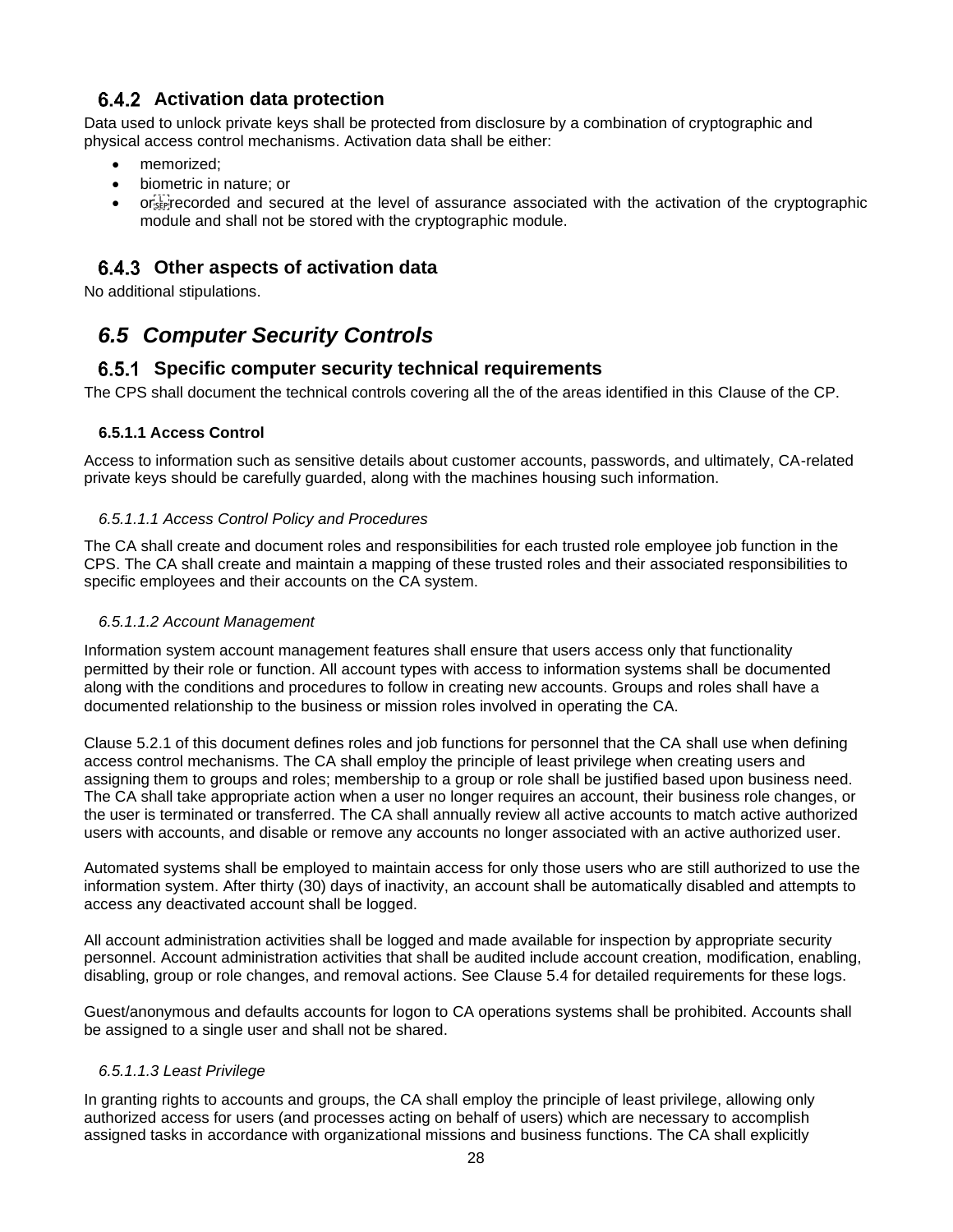authorize access to accounts and groups for controlling security functions and security-relevant information. The CA shall authorize access to privileged commands and features of information systems only for specific, organization-defined compelling operational needs and documents the rationale for such access. The CA shall require that users of information systems with access to administrative privileges to utilize non-privileged accounts or roles when accessing non-privileged functions (such as reading email).

#### *6.5.1.1.4 Access Control Best Practices*

The following are best practices for access control:

- Unique User IDs is associated with each individual user.
- All user activity shall be traceable to an individual.
- No shared or default accounts shall be used.
- There is a process to track the assignment and configurations of administrative privileges to CA operations systems. The principle of least privilege shall be followed.
- There is an authorization process to approve users and their associated privileges.
- There is a process to establish, change, deactivate and remove UserIDs and privileges.
- Passwords shall be at least 8 characters with associated complexity and usage rules.
- Passwords are never stored or transmitted in cleartext.
- There are defined session timeouts (15 minutes) during periods of user inactivity.
- There shall be a limit on failed login attempts (5). If there is a lockout, an administrator needs to reset the password.
- For remote access from external public networks, multi-factor authentication shall be used.
- There shall be logging of all failed login attempts and changes in administrative privileges.

#### *6.5.1.1.5 Authentication: Passwords and Accounts*

When the authentication mechanism uses user selectable passwords, strong passwords shall be employed, as defined in the CA password policy referenced in the CPS. Passwords for CA authentication operational systems shall be different from CA enterprise systems.

The CA shall have the minimum number of user accounts that are necessary to its operation. Account access shall be locked after five (5) unsuccessful login attempts. Restoration of access shall be performed by a different person who holds a trusted role, or restore access after a timeout period.

#### *6.5.1.1.6 Permitted Actions without Identification or Authentication*

The CA shall document in the CPS a specific list of actions that can be performed on specifically enumerated information systems without identification or authentication, such as accessing a publicly available website. Furthermore, the CA shall document and provide supporting rationale in its security policy and procedures an enumerated list of user actions and systems not requiring identification or authentication (i.e., anonymous access to a public website) and not related to the CA operation.

#### **6.5.1.2 System Integrity**

#### *6.5.1.2.1 System Isolation and Partitioning*

CA systems shall be configured, operated, and maintained so as to ensure the continuous logical separation of CA operations processes and their assigned resources. This separation shall be enforced by:

- Physical and/or logical isolation mechanisms, such as dedicated systems or virtualization;
- Protecting an active process and any assigned resources from access by or interference from another process;
- Protecting an inactive process and any assigned resources from access by or interference from an active process; and
- Ensuring that any exception condition raised by one process will have no lasting detrimental effect on the operation or assigned resources of another process.

All trusted components should be logically separated from each other and shall be logically separated from any untrusted components of the CA system. The CPS shall document how this logical isolation of components is accomplished.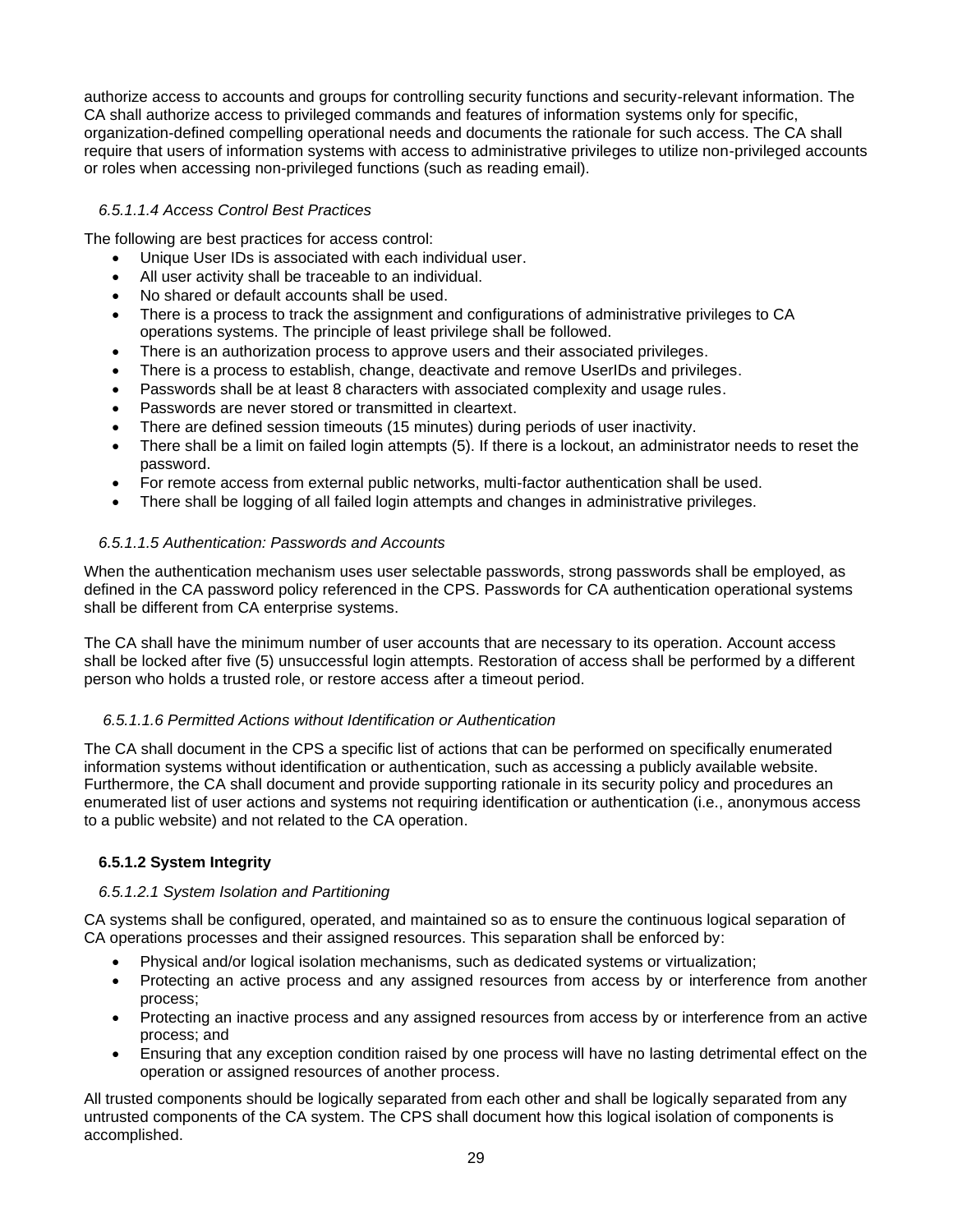Security critical processes shall be isolated from processes that have external interfaces. For example, the CA signing processes shall be isolated from registration processes. The CPS shall outline how security critical processes are protected from interference by externally facing processes and applications.

If there are system resources shared amongst trusted and/or untrusted processes, the underlying system(s) shall prevent any unauthorized and unintended information transfer between processes via those shared system resources.

The CA shall develop and document controlled procedures for transferring software updates configuration files, certificate requests, and other data files between trusted components.

#### *6.5.1.2.2 Malicious Code Protection*

The CA system shall employ malicious code protection mechanisms to mitigate the risk of malicious code on CA system components. Malicious code on trusted CA components could allow an attacker to issue fraudulent certificates, create a rogue intermediate or signing CA server, or compromise the availability of the system.

CA system components running standard operating systems that are not air-gapped from the Internet shall employ host-based anti-malware tools to detect and prevent the execution of known malicious code. These tools shall be configured to automatically scan removable media when it is inserted, as well as files received over the network. Introduction of removable media shall not cause automatic execution of any software residing on the media.

Anti-malware tools employed by a CA shall be properly maintained and updated by the CA. Anti-malware tools on networked systems shall be updated automatically as updates become available, or CA Administrators shall push updates to system components on a weekly basis. Anti-malware tools may be employed on air-gapped systems. If anti-malware tools are employed on air-gapped systems, the CA shall document in the CPS how these tools will be updated, including mitigations intended to reduce the risks of spreading malware and exfiltration of data off of compromised CA systems.

Anti-malware tools shall alert CA Administrators of any malware detected by the tools.

On system components that do not implement host-based anti-malware tools, the CA shall identify and employ other malicious code protection mechanisms to prevent the execution of malicious code, detect infected files or executables, and remediate infected systems. These mechanisms could include, but are not limited to, compensating physical protection on hosts, network-based malware detection tools at boundary points, application whitelisting, and manually scanning removable media by trusted CA personnel. The CA shall document all malware protection mechanisms in the CPS.

#### *6.5.1.2.3 Software and Firmware Integrity*

The CA shall employ technical and procedural controls to prevent and detect unauthorized changes to firmware and software on CA systems. Access control mechanisms and documented configuration management processes (see Clause 6.5.1.1 and 6.6.2) shall ensure that only authorized CA Administrators are capable of installing or modifying firmware and software on CA systems.

Root and subordinate CA servers shall implement automated technical controls to prevent and detect unauthorized changes to firmware and software. Example technical controls include signature verification prior to firmware/software installation or execution (such as firmware protections that comply with SP800-147 or SP800- 147B), or hash-based white-listing of executables. Unauthorized software or firmware detected by these mechanisms should be blocked from executing. Any instances of unauthorized firmware or software detected by the system shall be logged, and CA Administrators shall be notified of these events.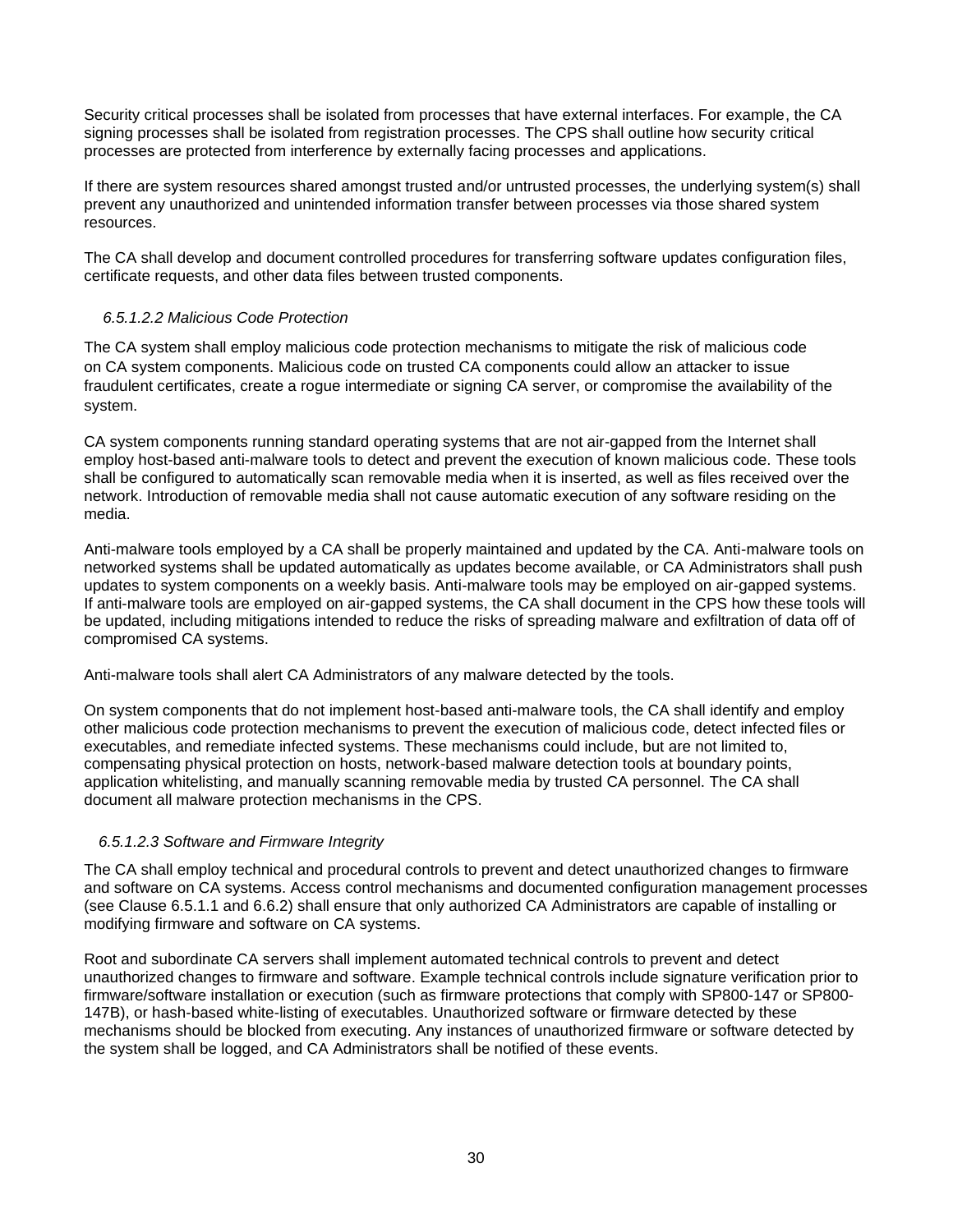#### *6.5.1.2.4 Information Protection*

The CA shall protect the confidentiality and integrity of sensitive information stored or processed on CA systems that could lead to abuse or fraud. For example, the CA shall protect customer data that could allow an attacker to impersonate a customer. The CA shall employ technical mechanisms to prevent unauthorized changes or accesses to this information, such as access control mechanisms that limit which users are authorized to view or modify files. Sensitive information stored on devices that are not physically protected from potential attackers shall be stored in an encrypted format.

#### **Computer security rating**

No specific stipulation. The CPS should indicate any rating applicable to their CA.

# *6.6 Life Cycle Security Controls*

#### **System development controls**

The system development controls must address all aspects related to the development and change of the CA system through aspects of its life-cycle.

The CA system shall be implemented and tested in a non-production environment prior to implementation in a production environment. No change shall be made to the production environment unless the change has gone through the documented change control process as defined for the system baseline.

In order to prevent incorrect or improper changes to the CA system, the CA system shall require multi-party control for access to the CA system when changes are made.

For any software developed by the CA, evidence shall be produced relating to the use of a defined software development methodology setting out the various phases of development, as well as implementation techniques intended to avoid common errors to reduce the number of vulnerabilities. Automated software assurance (e.g., static code analysis, dynamic code analysis) tools shall be used to catch common error conditions within developed code. For compiled code, all compiler warnings shall be enabled and addressed or acknowledged to be acceptable. Input validation shall be performed for all inputs into the system.

Hardware and software procured to operate the CA shall be purchased from authorized vendors in a fashion to reduce the likelihood that any particular component was tampered with (e.g., by ensuring the vendor cannot identify the PKI component that will be installed on a particular device). The hardware and software shall be verified as being that supplied from the vendor, with no modifications, and be the version intended for use. Hardware and software updates shall be purchased or developed in the same manner as original equipment, and shall be installed by trusted and trained personnel in a defined manner.

All data input to CA system components from users or other system components shall be validated prior to consumption by the receiving entity. Validating the syntax and semantics of system inputs (e.g., character set, length, numerical range, and acceptable values) verifies that inputs match the expected definitions for format and content.

#### **Security management controls**

A list of acceptable products and their versions for each individual CA system component shall be maintained and kept up to date within a configuration management system. Mechanisms and/or procedures shall be in operation designed to prevent the installation and execution of unauthorized software. A signed whitelist of the acceptable software for the system should be one of the ways to control the allowed software. A CA system shall have automated mechanisms to inventory on, at least, a daily basis software installed on a system and alert operators if invalid software is found.

To reduce the available attack surface of a CA system, only those ports, protocols, and services that are necessary to the CA system architecture are permitted to be installed or operating. The CA system shall maintain a list of ports, protocols, and services that are necessary for the correct function of each component within the CA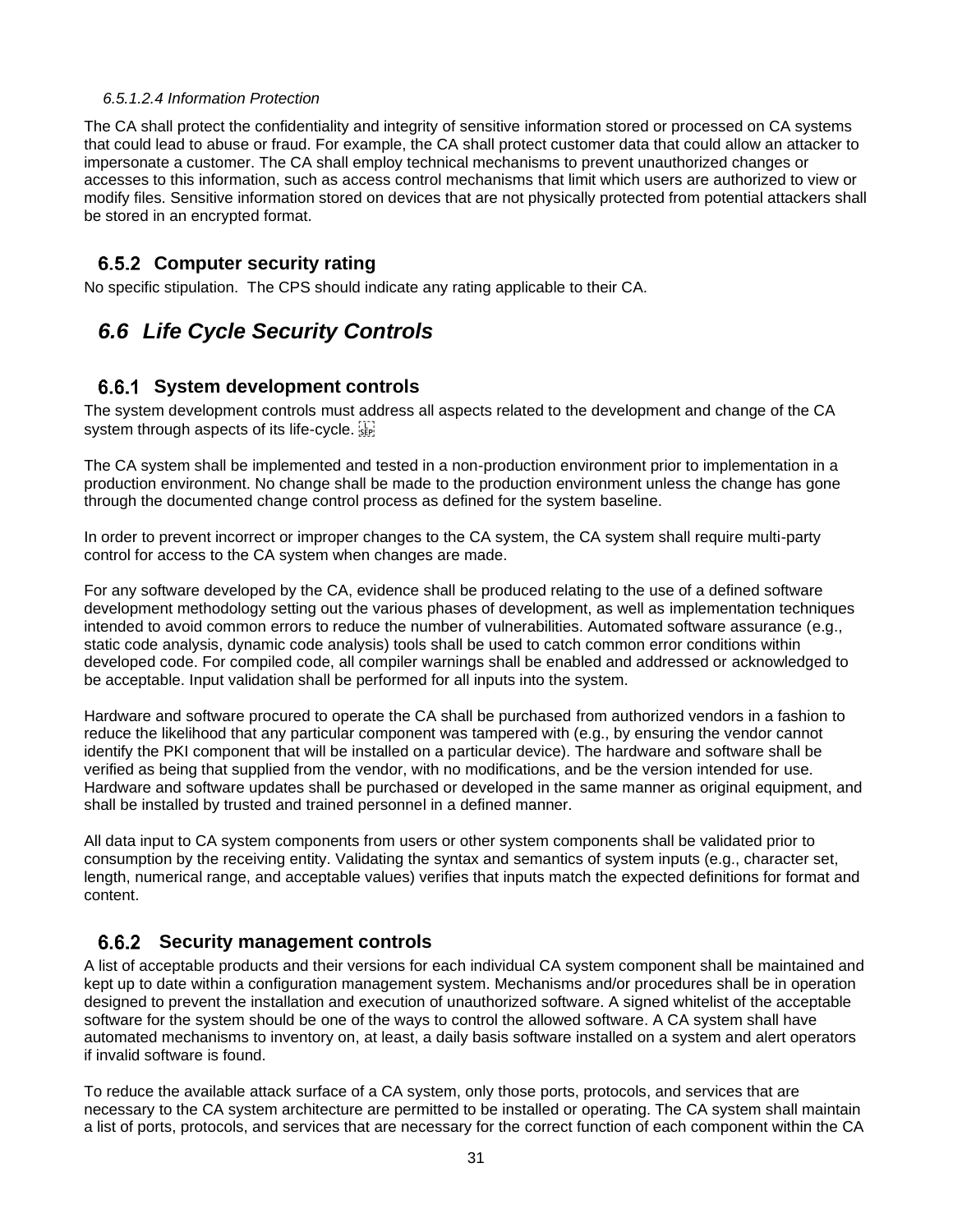system. There shall be automated mechanisms to monitor the running processes and open ports against the permitted list.

To validate the integrity of the CA system, automated tools that validate all static files on a component shall be in operation to notify operators when a protected file has changed.

The CA system shall establish and document mandatory configuration settings for all information technology components, which comprise the CA system. All configuration settings capable of automated assessment shall be validated to be set according to the guidance contained within a documented security configuration checklist on at least daily basis for powered on systems or next power-on for systems, which are not left powered-on.

#### **6.6.3** Life cycle security controls

The CA shall scan all online CA operations systems for vulnerabilities using commercially available security vulnerability testing and analysis tool on a regular basis (i.e., monthly) The use of multiple vulnerability testing tools for testing the most sensitive systems is strongly encouraged.

Each vulnerability found shall be entered into a vulnerability tracking database, along with the date and time and the specific system. The vulnerabilities shall be prioritized based on the risk level. A remediation plan shall be created to address at least the critical and high rated vulnerabilities within 72 hours if feasible. If a vendor patch is required, the patch, when released shall be tested before it is deployed into production. Remediation shall be entered into the vulnerability database as well (including date and time).

The CA staff shall monitor relevant product and vendor notification portals on a regular basis for updates to product packages installed on CA systems (including networking hardware). CAs shall subscribe to these notification portals identifying software and firmware updates and patches, and having a patch management and maintenance program that covers obtaining and testing those updates and patches, for deciding when to install them, and finally for installing them without undue disruption. A log shall be kept of the notifications, the decision to apply/not apply including reason, and the application of relevant updates/patches. The CPS shall describe in detail the security lifecycle management activities and procedures.

From time to time, the CA may discover unintentional errors in configuration files, either because of human error, source data error, or changes in the environment, which have made an entry erroneous. The CA shall correct such errors as soon as possible governed by the documented change management procedure.

Remediation activities should not cause unavailability of revocation activities.

# *6.7 Network Security Controls*

The CPS shall document network security controls protecting the CA operations systems, including the following key principles:

- Defense-in-depth strategy to protect the network elements and externally facing perimeter, systems, applications and interfaces.
- Security devices that are being used including firewalls, Web application firewalls, intrusion detection and prevention technology and denial-of-service protection.
- Threat intelligence monitoring include procedures to update attack signatures in network security devices.
- Network segmentation to protect the CA operations systems from the enterprise systems.
- Security access controls for accessing network management tools and information.
- Network security monitoring approach.

# *6.8 Time-Stamping*

The CP shall address the requirements for the use of timestamps. System clocks used for time-stamping shall be maintained in synchrony with an authoritative time standard – e.g., through the use of Network Time Protocol (NTP) [RFC 5905].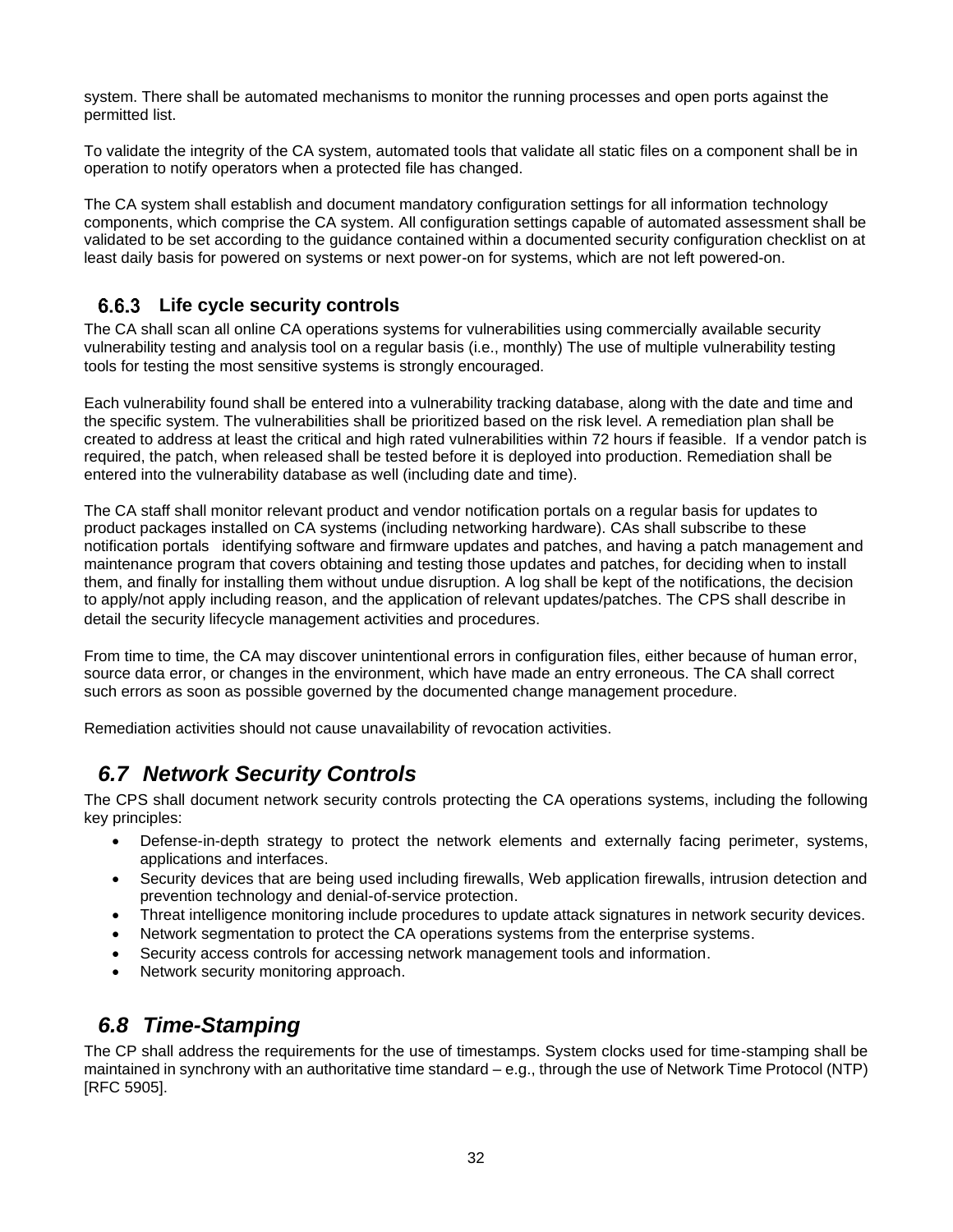# **7 Certificate, CRL and OCSP Profiles**

# *7.1 Certificate Profile*

Certificates issued by the CA shall adhere to the X.509 v3 certificate profile, documented in RFC 5280. The CA shall support the certificate extensions defined and described for STIR [RFC 8226] and SHAKEN [ATIS-1000080].

The CPS shall have the following Clauses addressing their compliance to the standards:

- **Version number(s)**
- **Certificate extensions**
- **Algorithm object identifiers**
- **Name forms**
- **Name constraints**
- **Certificate policy object identifier**
- **Usage of Policy Constraints extension**
- **Policy qualifiers syntax and semantics**
- **Processing semantics for the critical Certificate Policies extension**

# *7.2 CRL Profile*

The CRL for the SHAKEN ecosystem is maintained by the STI-PA as defined in [ATIS-1000080]. The format required for entries in the CRL that are to be provided by the CA is described in the following Clauses.

#### **Version Numbers**

Not Applicable

### **CRL and CRL Entry Extensions**

When a CA revokes a certificate, the procedures as described in Clause 4.9 shall be followed. The CA shall notify the STI-PA and provide the following information which is included in the CRL entries:

- Certificate's Serial Number;
- Revocation Date;
- Reason: and
- Certificate Issuer.

# *7.3 OCSP Profile*

Not applicable.

# **8 Compliance Audit and Other Assessment**

The CA policies shall be designed to meet the requirements based on [ATIS-1000080] and [ATIS-1000084], as well as generally accepted and published industry standards. All Issuing CAs shall ensure that audits are conducted for all PKI functions regardless of how or by whom the PKI components are managed and operated.